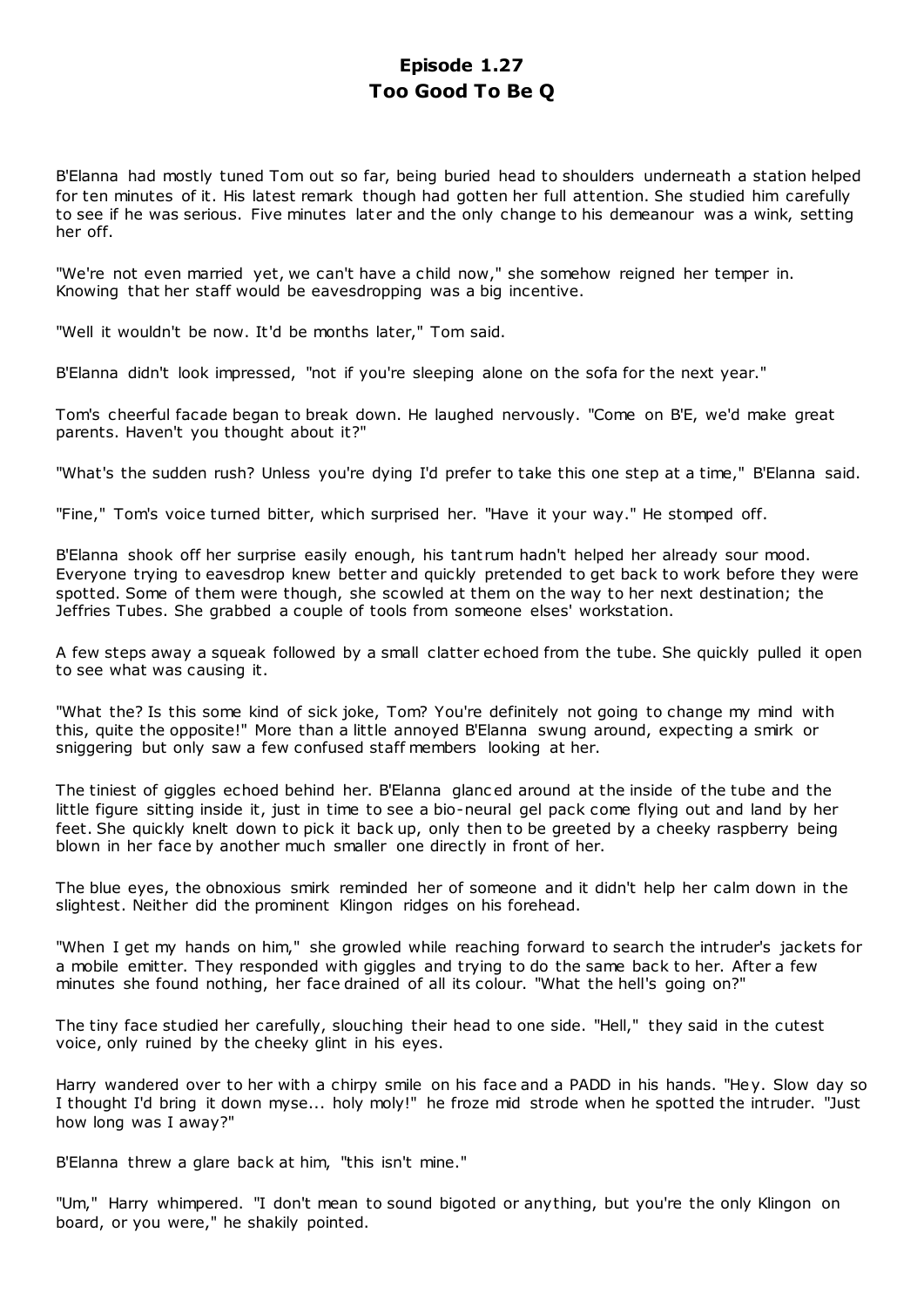"I'd definitely remember if I... this is some sort of practical joke," B'Elanna grumbled.

"Okeydokey, I'll report it and um, go," Harry stuttered before running back the way he came. As soon as the doors opened he was greeted by another angry woman, luckily this one was far less terrifying.

"Alright," Triah grumbled as she lifted up a laughing toddler which she shoved almost into his face. "Is this yours?"

Harry's eyes widened more than they usually could. "What? No, why would you think that?"

Triah's shoulders slumped in disappointment, at least until a man tried to walk around her. She hurried in front of him to do the same thing. "Is this yours, my quarters looks like a bomb's gone off!"

"Excuse me. We've never met before," the man stuttered with some offense. He escaped back the way he came.

Triah rolled her eyes, "someone's not listening." She hurried after him.

"This is weird. And not weird part of the job, or this ship weird," Harry mumbled, struggling to narrow his eyes back to normal. "I didn't think that was possible."

## **Sickbay:**

"What?" the Doctor shouted over the noise.

Sickbay had turned into a nursery. Four very young children were occupying most of the biobeds and they weren't too pleased about it. A fifth had already slid off one and made himself at home on the floor with the Doctor's tool tray.

B'Elanna, Triah, three other women huddled around the Doctor. Each one had a mixture of fear and anger in their eyes pointed accusingly at him.

"What or who are these kids? Where did they come from?" B'Elanna asked a lot louder than before.

"I'm waiting for the results at the moment. I just hope there are no more," the Doctor replied. He spotted the fifth kid and his eyes widened with horror. He ran over to snatch the tray and a couple of hypos from the boy, which he responded to with a tongue sticking out and the folded arms loud hmph combo.

While his back was turned the doors opened to Morgan and she wasn't alone. A squirming child the same age as the others tried to get out of her arms.

"Hey, did someone lose a brat?" she asked. While she was saying it she heard then saw the commotion. "Eeew, someone needs to get a snip, dirty creep."

The girl in her arms decided to join in on the wailing, the high pitched screeching went straight through her eardrum painfully to make her shudder violently.

B'Elanna walked over to her while gesturing to the closest biobed. That one only housed one of the toddlers who had discovered the computer screen on the foot of it, so was no longer part of the racket for the time being.

"You too, huh?" B'Elanna said sympathetically.

Morgan looked disgusted, B'Elanna assumed the child had used her nappy or smelled bad. The teen lumped the kid on the bed in the same position she was in her arms; on her side with a leg kicking in the air, arms flailing about.

"I've been saving my rations up for ages, right, so I could buy my new toy," Morgan explained. B'Elanna frowned, not sure why the story was relevant. "I got it and it was like, yey I can eat actual food and not ration portions."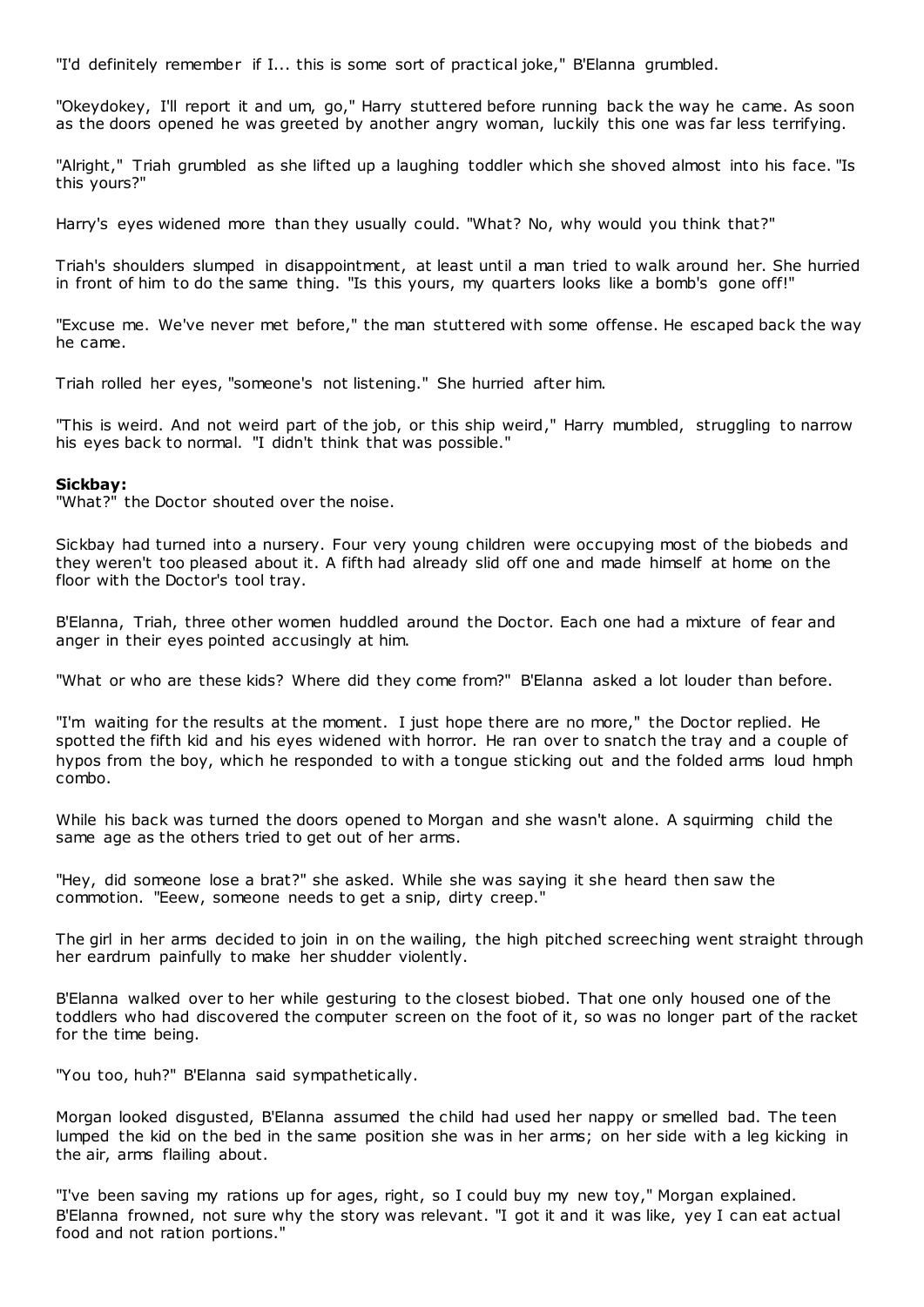"You'd eat rations?" Triah said in disbelief.

Morgan scrunched up her face, "as if, I mean those measly portions of set meals the replicator give you."

"Okay," B'Elanna said impatiently.

"So my first decent meal in like a day..." Morgan continued, ignoring it. Triah mouthed *there it is* while B'Elanna was wondering how ages translated into a day. "And I go to get a drink, come back and bam."

"Oh," B'Elanna sighed, finally understanding.

Morgan folded her arms tightly, "little brat's stuffing her face with my chips."

"Chips in a meal?" B'Elanna questioned.

"Yeah sorry, my mum taught me English, not Americmoron," Morgan snapped at her.

"Yes, yes I remember," B'Elanna said through gritted teeth. "Look, there's six kids here, all terrible two's it seems. This clearly isn't normal. No one's hidden their brood and they've escaped. I doubt six pairs of crewmembers have had kids and no one's noticed till now."

Triah raised her hand, "yeah, who do I see about counselling? Cushions flown around and torn, fluff everywhere, pen marks all over my table and wardrobes. Soil or compost all over my bathroom, and I don't even have a potted plant, how?" The other three nameless women were struggling not to laugh. "The worst part is, I caught the sod peeing..." Everyone cringed. "In my shower!"

"That's not as bad as I thought. You can just wash that..." one woman said.

Triah stared at her as if she had two heads. "I don't have a bathtub!" Bemused glances were shared by most of the women, all but Morgan who was cringing.

"Hmm interesting," the Doctor said. Everyone focused on him in time to see him gently lifting the kid who had somehow managed to get onto the station in the centre of the room, and depositing her on the floor. He then noticed everyone's staring. "They're not holograms, they're definitely regis tering as Humanoid. The DNA tests are matching up. I just need to get Morgan's here."

Morgan gasped, "she's not mine. I've done my bit, bye!" She turned to leave.

"Wait!" the Doctor called for her. He stopped at the first biobed to scan the newest member of the kid's club. "I have a feeling I'll need you to stay."

"But... my food's getting cold. I'm starving," Morgan whined.

The Doctor sighed. He returned to his station to input the scan results. "In the meantime. Sickbay to Paris, Kim, Ayala..."

"Who?" Triah asked genuinely while he said two other names.

"Please report to Sickbay," the Doctor finished. His console bleeped at him. "Ah ha, we've got a match already. Mmmhmm hmm," he mumbled, annoying everyone. "Sickbay to Anderson, you as well."

Morgan snorted briefly, "Craig, really? He has as much chance of being involved in this brat epidemic than I do."

The Doctor smiled very awkwardly at her, "yes, well..."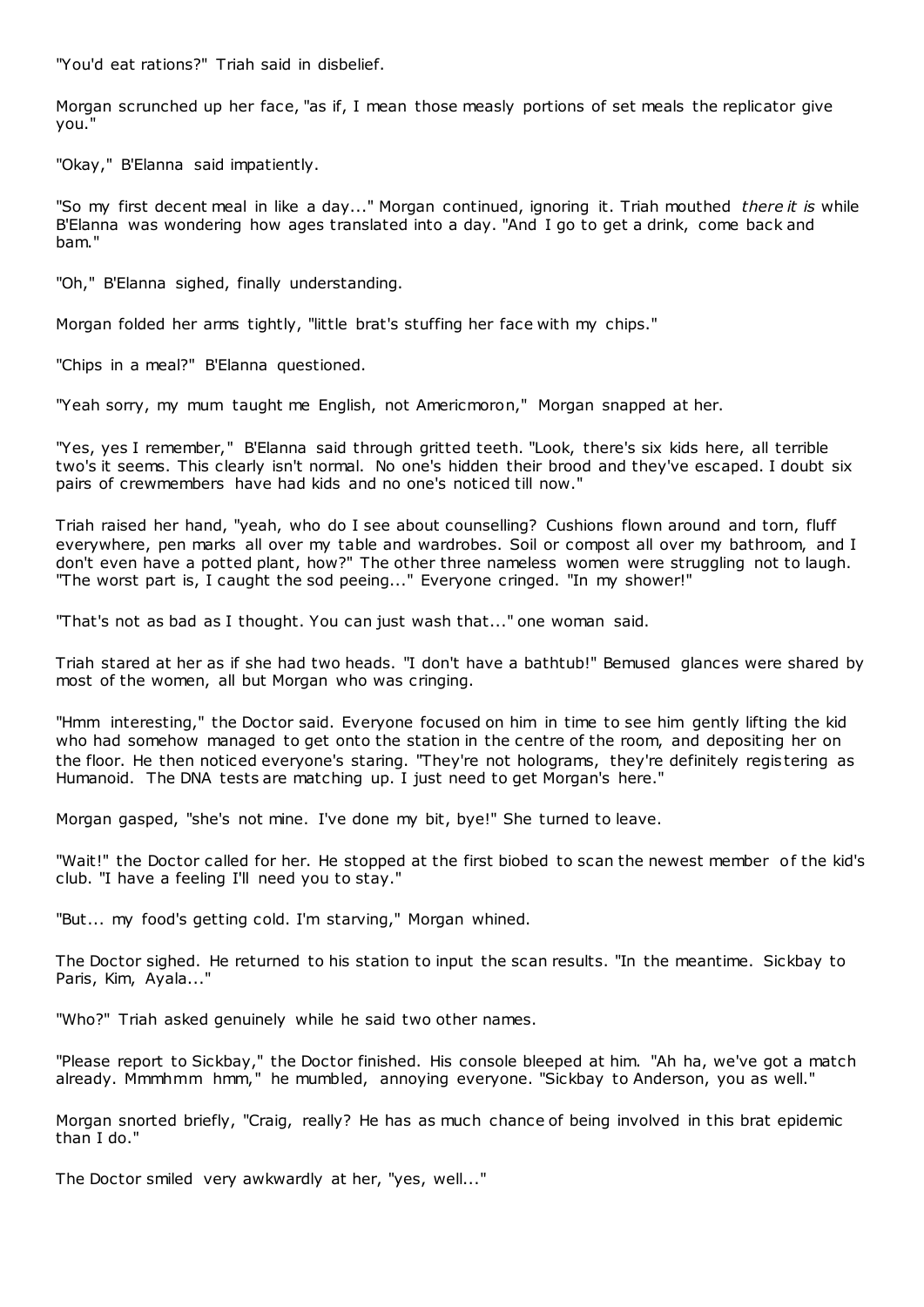B'Elanna stared at him suspiciously, "whatever results you have, they're wrong. Let me do a diagnostic of your computer." Even though she said it as a request, she walked over to work on the station anyway.

The unknown women and Triah chatted amongst themselves while she did, with the Doctor complaining about it. The men he had called for started to show up.

"Ah," he said far too cheerfully when there were six of them present. All of them were bug eyed at the sight of the children now running around, screaming and trashing the place. Harry's though wasn't new, he was still sporting the same expression as before.

Triah glanced at one of the nameless men in particular, who she recognised as the guy who ran from her earlier. He averted his eyes. "I had a feeling this schmuck was at fault here. So all of them are the dads, or what?"

"What?" most of them laughed.

Morgan snickered, "this is so dumb. Are you gonna start nominating mummies too?"

The Doctor avoided her completely by picking up the closest of the kids, she cried as she was torn away from her important task of chewing the edge of a biobed. He handed her over to Ayala, then gestured one of the nameless women over.

B'Elanna cringed, Tom was more curious than anything. "What's happening?" he asked her.

After two more unknown pairs were lumbered with a terror each, the Doctor picked up the one B'Elanna met in the tube and brought him over. "This little man shares both of your DNA, congratulations."

"Uh... whaaa?" Tom's jaw dropped. The Doctor still handed the boy over to him since his arms were free and B'Elanna's were folded. The helmsman looked at his fiance as if he was about to be run over by a shuttle.

"What's wrong Tom, I thought you wanted a kid," B'Elanna smirked. Tom for once was speechless.

Next up was the boy Triah had found, naturally he brought him back to her. The only men left, Harry and Craig, had seen so far what was happening and were bricking it, drowning in nervous sweat.

"Mr Kim," the Doctor said.

Harry squeaked. Craig sighed in relief, earning him a glare. "There's still one kid left you idiot," Harry hissed, stamping on that relief instantly.

Morgan meanwhile kept glancing in anticipation toward the door. She didn't look nervous though.

"This little guy is yours and Triah's," the Doctor said.

"But we're not even a couple, at least..." Harry said, glancing at B'Elanna and Tom. B'Elanna's stare melted him.

Tom though was momentarily brought out of his daze and sniggered. "You've done it again, Harry. First it was a Hologram then it was a..."

#### **Ten minutes later:**

"...Then it was giant blob, and now it's a clean freak girl that has Craig for a step brother," Tom said.

"Are you quite finished?" Harry asked.

Triah looked more than disgusted, "you did what with a blob?" Even though she knew better, she still started to dust herself down as if he touched her.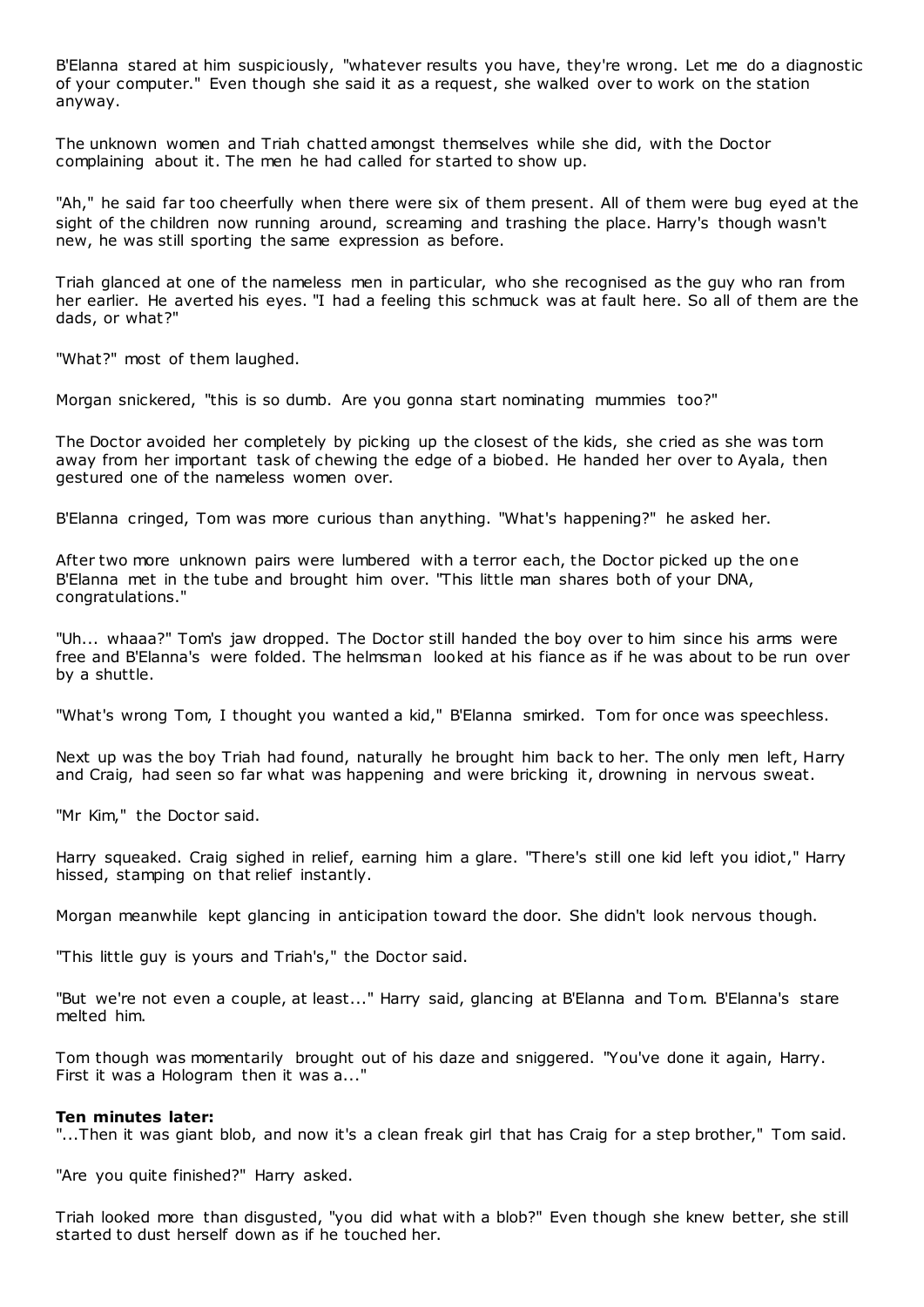"No you're right. I missed Jessie," Tom snickered.

Harry scowled at his so called friend, "no, that was you!"

Tom acted as if he never said anything. "She should've been before the mermaid and Monkey Island chick. How could I forget them too?"

"What...!?" Harry stammered as his head swung toward Craig. He looked up at the ceiling, trying to whistle. Unfortunately he didn't know how to and was just blowing air. "First the dog incident, then the phaser, and now this. Stop it or I'll start telling everyone about the pink dress!"

Everyone but Morgan looked toward Craig, she only laughed as she stared at the door. "Those big clunky boots, not a pretty sight," she giggled.

"Well then. I'd suggest you take charge of the dressing," the Doctor said as he brought over the last kid to her.

"Oh... woah. I just thought Morgan was here cos she always likes to be around," Tom tried his best not to laugh, failing miserably. Then he thought about Kathryn's reaction, that worked a treat.

The entire room, or the adults anyway, jumped at the sound of a thud. Only the Doctor really saw what caused it. He quickly handed the child over to Craig instead.

"She was here before, probably escaped," Triah said.

Harry cleared his throat and pointed at the ground by the door. There Morgan was splayed out on her back, eyes closed. The Doctor was by her side, already lifting her up to put her on an empty biobed.

"Why didn't I think of that?" Harry asked.

The Doctor looked over his shoulder with a scowl. "You're still here? I have a patient."

B'Elanna stomped over to him arming her best Janeway inspired glare. "That's it? *The babies that popped out of nowhere. Guess what, they're yours good luck, get lost?* Where did they come from? Why..."

"Well I don't know. I did all my tests and nothing unusual came up," the Doctor replied defensively.

"It could be worse I guess," Tom mumbled, earning everyone's scorn in an instant. "At least they appeared already born. Janeway and Chakotay didn't have such luck."

"Hmm, now that you mention it. This is similar," Harry said thoughtfully.

Triah shivered as she looked around, "what, Janeway's pregnant?"

The Doctor found that amusing. "No, this was years ago. They're talking about Kiara."

"Oh," Triah seemed relieved. The screaming baby reminder made that short lived. "She came out of nowhere like these guys and they didn't investigate, they kept her? I... are we sure they weren't just in denial about some one night stand or something?"

"That's ludicrous. No one would do that," the Doctor said, sounding a little irritated. "Now can I please get some peace and quiet, or I can't help."

"So you'll look further into this?" Craig asked hopefully.

"I'm a Doctor not a Security Chief. Intruders are Tuvok's speciality, I'm busy," the Doctor replied, gesturing to Morgan.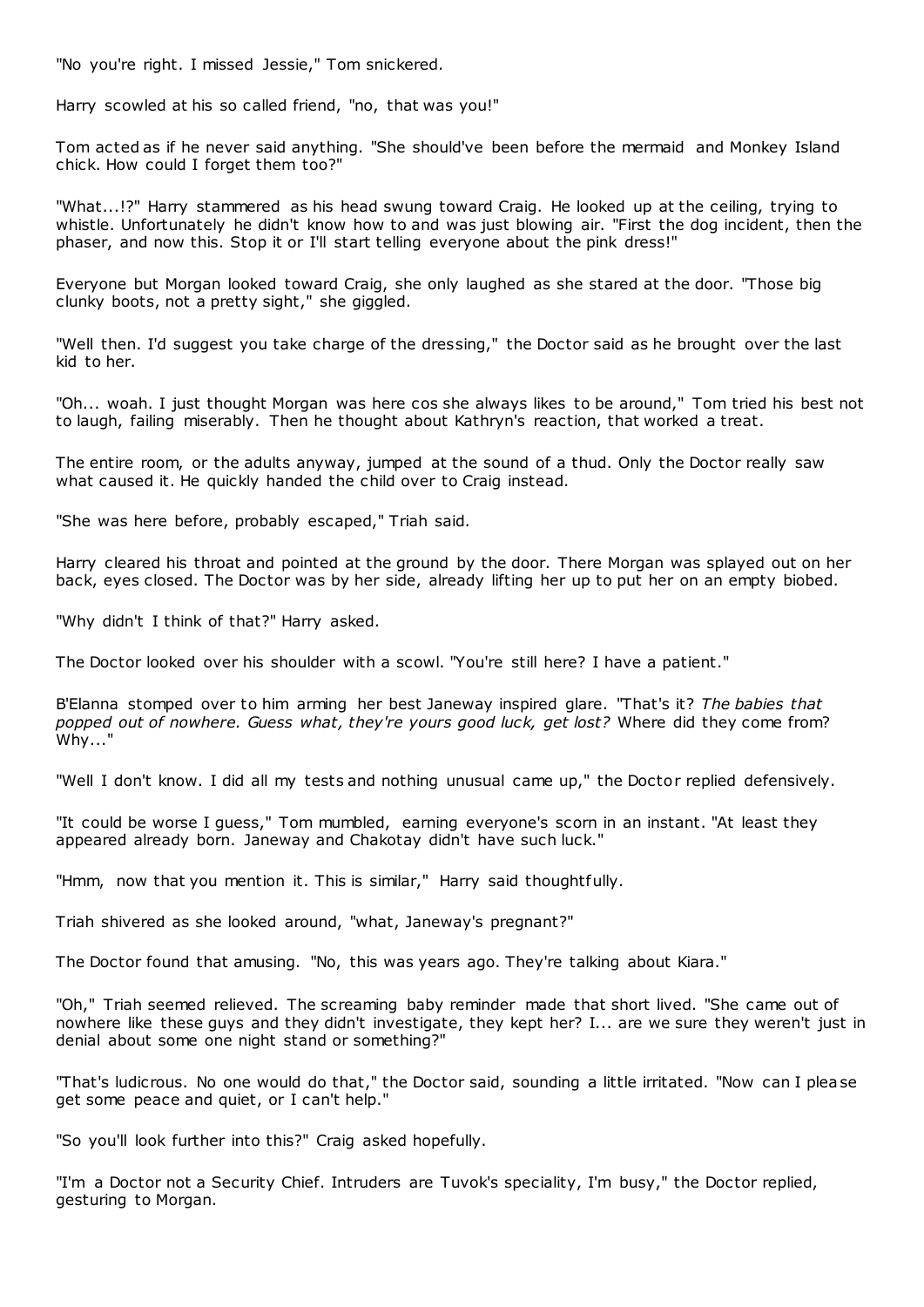The nameless pairs started to file out, muttering angrily amongst themselves. Harry and Triah were next, leaving Tom, B'Elanna and Craig. Tom gave her a mischievous smirk which told her he'd handle it in his way, so she left him to it.

"Fine. In that case, I'll inform Janeway of what's happened. I'm sure..." he said while slowly pacing toward the door. He stopped by the biobed the Doctor was working at, pointing a glance at Morgan. "She'll be very interested in this case."

The Doctor mumbled barely a mmhmm. Tom left anyway, knowing he would've heard him. That was when what he said hit him and panic spread across the hologram's face. "Oh... no."

Craig felt a little sorry for him until the girl he was holding reached up to tug on one of his hair spikes, and hard enough to pull many hairs out. He looked at her and she smiled innocently like Kiara or Morgan would. Tom's threat came rushing back, only this time he was feeling sorry for himself.

Beads of sweat dribbled down the Doctor's forehead. He didn't even think it was possible until t oday. He attempted to soldier on despite his so called teammate hiding under his desk.

"I'm sorry," he was surprised to hear.

The Doctor made a mental note to schedule in an ear syringe program. "You are?"

"Yes. If I had known you were going to say this, I'd have brought my holo whip," Kathryn said surprisingly calmly. The left side of her lip curled slightly, it gave her a devilish aura. "Scrambled EMH. Now I'm hungry."

"Uh..." the Doctor shrunk many inches. "That's the wrong show."

Chakotay winced, inhaling air through his teeth. "Ooh, rookie mistake."

Kathryn's eyebrows both meanwhile twitched viciously. Her mostly blank facade was slipping. The Doctor prepared for the worst, only to be instantly relieved when she instead turned on Chakotay. "Our sixteen, and technically three year old daughter too, now has her own kid. I don't think this is funny, do you?"

"N... n... no," Chakotay's jaw trembled, and it wasn't the only part of him.

The Doctor prematurely sighed in relief and tried to walk away, Kathryn grabbed him by the scruff of his uniform while she was still looking at Chakotay. Once he was pulled toward her their eyes met, his melted into puddles. "Who is responsible for this?"

They all heard a frightened whimper come from under the desk. Kathryn's fury pointed toward that instead.

"Um, Kathryn... maybe... this is clearly..." Chakotay stuttered as she stomped over to it. "Not normal circumstances, so maybe some..."

Kathryn looked under the desk and reached out to grab at the same time. Craig screamed and scrambled for the door. "Stop him, or I'll crush you instead!" Kathryn shouted at Chakotay.

He was a little torn, not that he had much time to think about it. Kathryn's deathglare turned up to eleven being pointed at him made his arm instinctively fly out to stop the boy from getting any further.

"I didn't touch her, I swear," Craig squeaked.

"I know but..." Chakotay said apologetically.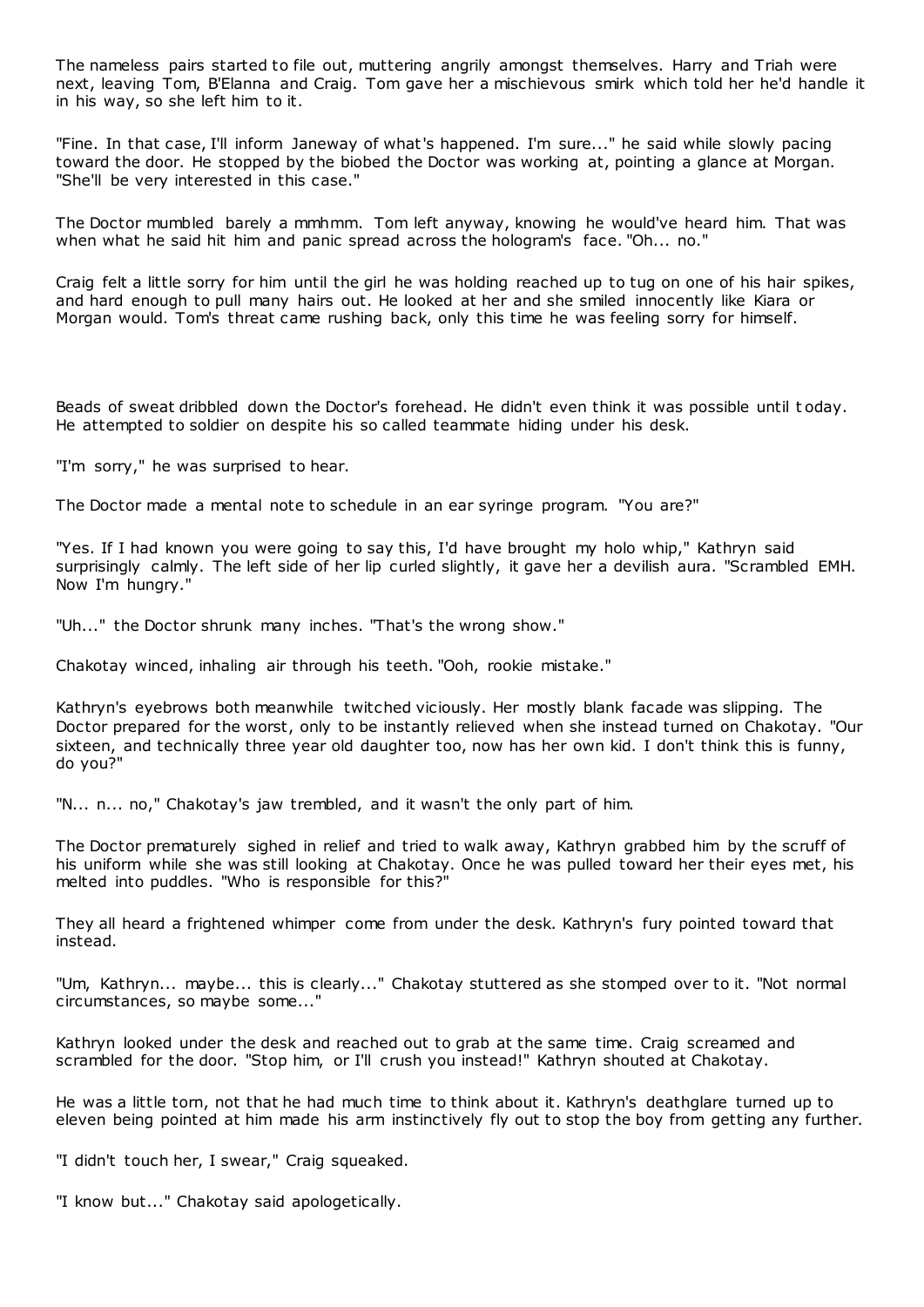Kathryn stomped over, Craig imagined the room shaking with every step. "Yes, that's what he said," she said toward her first officer. "Then poof, here's a baby."

"It was true though," Chakotay's confusion overwhelmed his fear for now. "Except for the poof part."

"Really?" Kathryn raised her voice, eyes widened inhumanely. "I didn't notice during the hours of labour. Thank you Chakotay."

Chakotay laughed very nervously, he dared not to say anything else.

"So. Mind telling me what you did do?" Kathryn said in such a patronising sweet tone, Craig thought he only had five minutes to live.

"Um," the Doctor spoke up instead. "In Mr Anderson's defence, he and Morgan's not the only... ones."

Kathryn slowly turned around to stare at him. "Oh?" was thankfully all she said.

"This is clearly not the same situation. These children are all the same age, three years old. They all appeared randomly, obviously no pregnancies occurred," the Doctor said. "Only one couple among them, the rest haven't..."

"I hope that's not..." Kathryn said, even slower than before turning back.

"No!" Craig's voice turned even squeakier.

Kathryn exhaled, only it sounded more like a growl to everyone. "Can't we do anything normal on this sodding ship? Where were these kids, who are the *parents*, there's got to be a pattern. Someone's behind it and I owe it a crotch burning."

Everyone thought or hoped they misheard or she said the wrong word. They knew better than to ask though.

#### **The Mess Hall:**

"Wow, how awful. Where do you even begin with a situation like this?" Neelix commented.

Tom sighed dramatically, "dunno. Outside of scanning for ships or weird anomalies, I'm at a loss."

B'Elanna eyed him blankly. "You've done neither of those things. All you've done is leave Janeway a message and park your butt at this table."

"Yeah, it's very stressful alright," Tom huffed, then sipped on his glass. The boy on B'Elanna's lap tried to grab it so Tom slid away from him without taking his lips from the glass.

Neelix nodded as he took the two already empty ones and put them on the tray in his other hand.

Tom finished his entire drink. "Besides," he said before a burp. "Seven will be on the case. If there's anything out there, she'll find it."

"I thought Janeway said not to leave her unsupervised until she, and I quote; *stops betraying us*," B'Elanna warned him.

Tom scoffed her concern away, "it's been half a year, I think she has."

"Really? Your funeral," Neelix chuckled.

"Okay okay," Tom stuttered, his face whitened. "I'll find someone to keep her company. I can't imagine anyone volunteering tho..." Mushy peas were tossed into his face, the kid laughed as it slopped down onto his shoulder.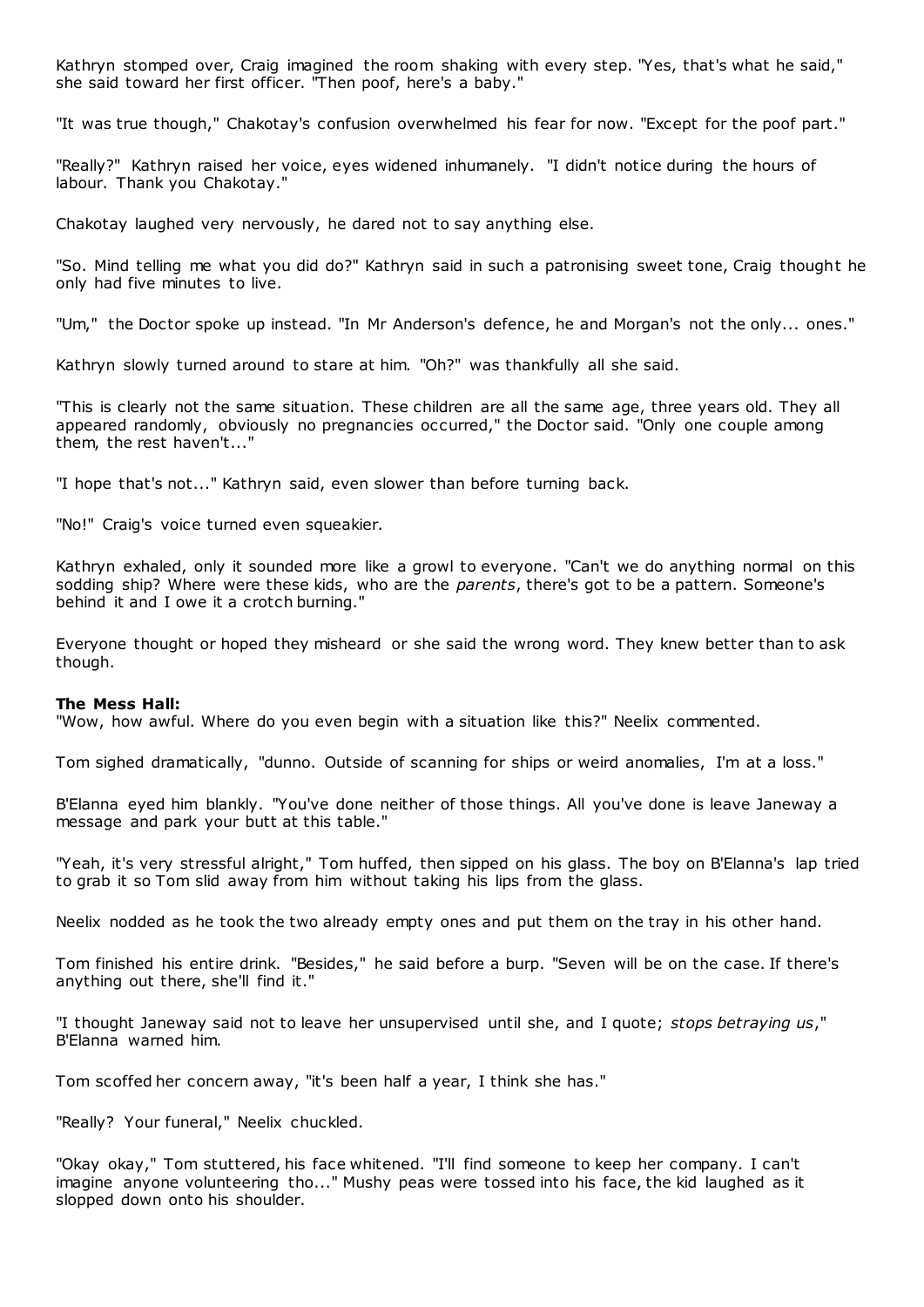Jessie chose that perfect moment to pass by looking for a table, with a cup of hot chocolate in hand. She doubled back with wide, horrified eyes. "What the hell?"

B'Elanna sighed and nodded, "that was my reaction."

Tom begrudgingly wiped the food off his cheek with a cloth Neelix handed to him. "I'd say join the club, but eugh, no thanks."

Jessie's shocked face evolved into a scowl, "meaning?"

"Meaning, your kid would be a..." Tom started to reply until B'Elanna elbowed him. He quickly changed his tune, "I'm surprised that this kid appearing out of nowhere that's yours thing, didn't happen to you."

"Uh huh," Jessie wasn't buying it. "So you didn't intentionally have Tom's baby. That's good news. We have enough sexist dickheads wandering around."

The baby pointed at Tom and laughed, "dickhead."

Jessie smirked while Tom ground his teeth. B'Elanna had to laugh though, "that's ok, a Tom Junior isn't going to happen."

"Say," Tom said through his clenched teeth, "you want to stop this before it gets worse? You never know who could be next. Might have a Jessie Junior running around, and we both know the poor ship can't take that much abuse." B'Elanna elbowed him once more but the damage was already done.

Jessie's face and eyes hardened. Even still she said, "sure," in a neutral tone.

"Cool. Seven needs babysitting, you know the place," Tom said, apparently oblivious to the mood he put Jessie in.

B'Elanna meanwhile groaned into her hand, which massaged her aching forehead.

"Okay," Jessie said in the same neutral voice. "Before I go though," she said while handing her drink to the child.

"Thanks?" Tom was confused.

Jessie walked off, leaving a chilly atmosphere behind.

"I think I'm going to be sick," B'Elanna muttered.

"We all feel like that," Tom said.

"No seriously," B'Elanna said.

Neelix pouted. "Perhaps do it elsewhere, I'm serving lunch in a minute."

B'Elanna gagged and her face turned pale. Next thing everyone knew she was gone, leaving a giggling toddler in her seat.

"I dunno, where else would we throw up?" Tom teased the so called chef. Barely a second later the hot chocolate Jessie had given his *son* ended up all over him. It felt more like warm chocolate, still the heat was going straight through his clothes to his skin.

"Sickbay maybe," Neelix suggested.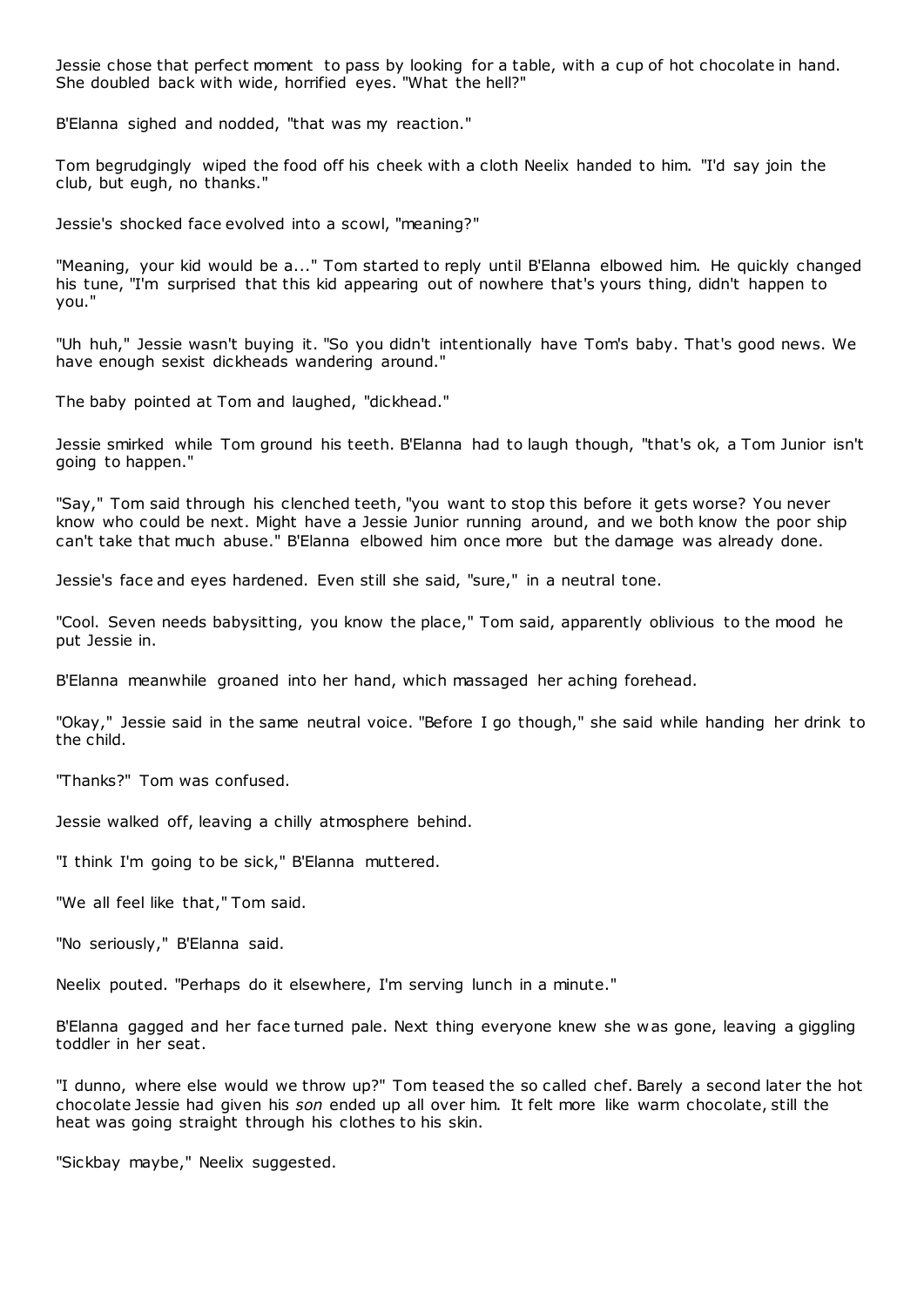Morgan groggily opened her eyes. Something light was touching her legs so she quickly sat up to see what it was.

"Hi mummy," the little girl sitting on her lap said.

Morgan reacted with a scream. The kid thought it was a game and returned the favour, only she was much better at it. Everyone else had to cover their ears.

"Morgan, calm down. We'll figure...!" Chakotay tried to shout over it.

It was too late though, Morgan slumped back into her lying position.

Kathryn sighed sadly with some bitterness at its core. She walked over to them, signalling anyone to get the kid now poking her daughter curiously away from her. Chakotay got there first.

"That's it," Kathryn said, her hand reaching out to gently stroke her daughter's face. "Someone's going to die for this. We must find them."

"Normally I'd disagree but," Chakotay said hesitantly. He couldn't resist smiling though when the girl grew very interested in his tattoo, she tried to reach for it. "This is a cruel thing to do, to everyone involved."

Craig nervously piped up, "so er, can I go? I can watch her. It's not me."

Kathryn rolled her eyes, they caught Chakotay giving her the smile that told her to take pity on someone. Most of the time it didn't work. She groaned impatiently so he wasn't sure if it did this time. "Alright. As long as you're not doing this to pick up girls."

"No of course not. That doesn't work," Craig blurted out. He regretted it immediately. The temperature of the room dropped ten degrees. "I mean that wouldn't. No I meant, I mean I'd never do that."

Kathryn kept deadly eye contact with Craig until Chakotay handed the child over to him. Her face softened when she looked toward the Commander, "we've got work to do."

Craig waited a few minutes after they left before leaving as well. The Doctor walked back out of his office to find the room empty except for Morgan. He looked relieved, "finally, some peace."

"Yeah, I wouldn't," the still chocolate covered Tom said awkwardly.

Neelix turned his head towards him with a curious grimace, "why not?" On cue his only extended finger was nipped, he instinctively pulled his whole arm back and jumped to his feet. The little boy previously sitting in front of him giggled.

"Thought so, he's a biter," Tom said wistfully.

"Thought so?" Neelix whimpered while he clutched his sore finger with his other hand. "Are you saying because B'Elanna's a bit...'

Tom chuckled, "not B'Elanna. Apparently I bit my mum's fingertip clean off when I was two." Neelix's eyes widened, he didn't dare check if that had happened to him.

James wasn't paying that much attention when he walked into his quarters, he aimed straight for his bedroom. Only then he noticed something was amiss. He doubled back out of his own littered room to find the main living area looked even worse.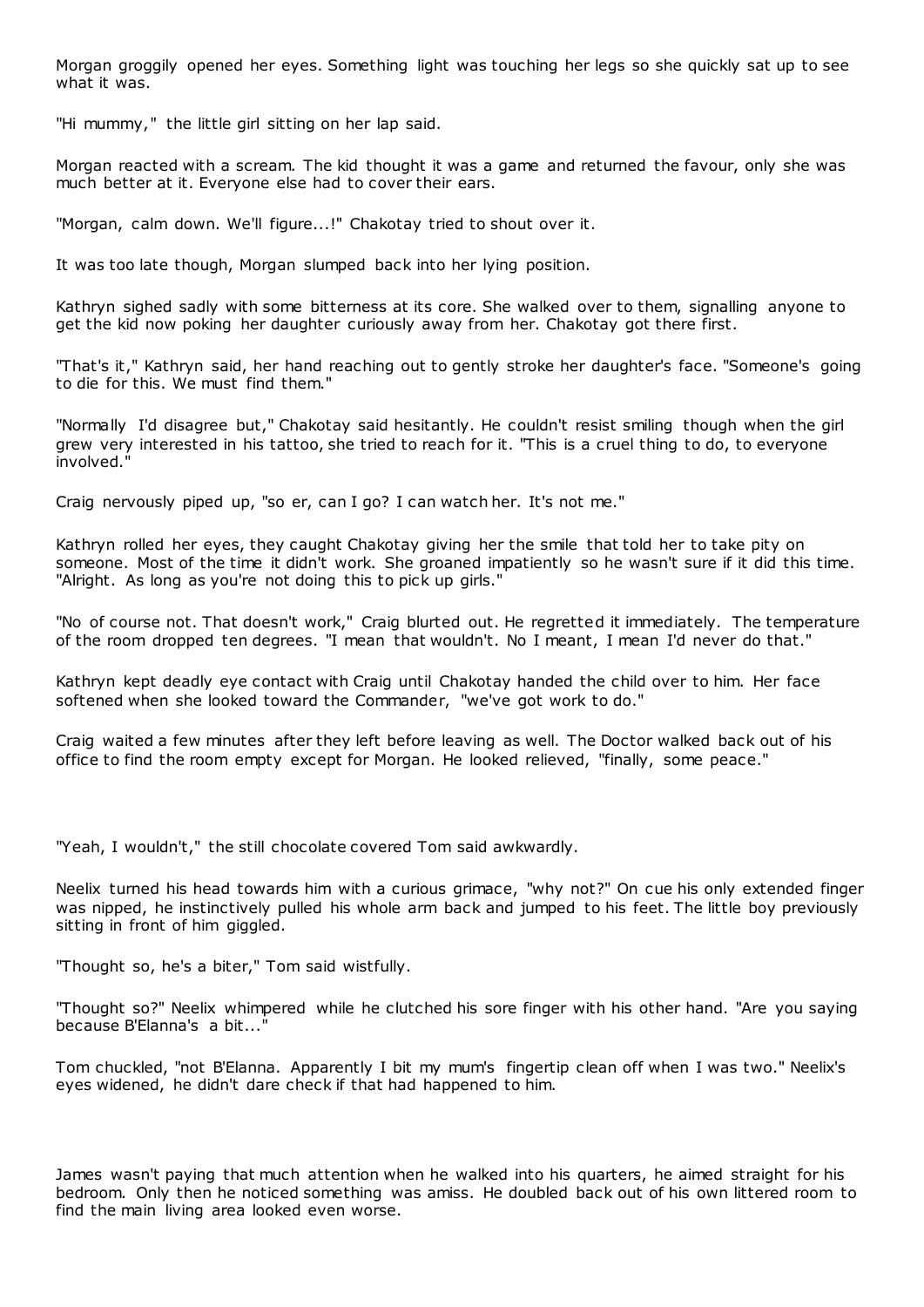Cushions from the sofa had been left strewed across the floor, or in one's case on top of the table. The wall dividing that room and his had been covered by crayon scribbling and drawings. Everything that wasn't too heavy or attached to something looked like it had been chucked into the air and left to fall.

Everytime he took a step forward his heel crunched against something. He dared to look down to find a litter of crisps surrounding him, his earlier path was marked with powdered crumbs.

"What the he..." James barely managed to say when a clatter from Jessie's room got his attention. It was then he noticed the door to the corridor was jammed open by one of Jessie's shoes, having fallen over into its path as soon as he had opened it on arrival.

More horrors greeted him when the door to Jessie's room opened. Clothes everywhere, creased and he hoped he imagined a few tears. A little black haired boy had plonked himself down into a drawer, which was lying crooked on top of a pile of shoes. The drawer itself he was in the process of emptying before he was spotted.

The boy sighed impatiently, "I'll clean your room next, okay!"

James wasn't sure to make of any of that. Panic and confusion had frozen him on the spot.

"Ohno!" Harry's voice stuttered from the other room. He ran into the room, nearly bumping into James. When Harry saw the situation he reacted similarly to him. Eventually he managed to blurt out , "what are you doing!?"

"I'm cleaning," the boy replied cheerfully.

The conversation brought James back to reality. "What the hell is happening?" Harry was about to answer when he turned to him, staring with wide eyes, "Jessie's going to murder you, and it won't be quick."

"I'm just babysitting, I mean passing by and I saw..." Harry stuttered.

James tried to avert his eyes from the disaster, it didn't matter, it was everywhere. "What's with the shiftiness? Who is this?"

"Not my kid, no. Some people, not me, had kids appear out of nowhere with their DNA. This one's uh, Triah's," Harry replied.

"Triah, yeah and Janeway has one that throws coffee down the toilet," James said. Harry tried to shuffle out backwards. James moved over to block his path. "Are you serious? In general I mean, no way that's Triah's. Dad."

Harry ground his teeth and turned around to confront him, "don't call me that! And yes it's true. This is only temporary. I'm sure Jessie doesn't have to know."

"I think you're very wrong about that," James said.

"Look, it's not my fault. I didn't ask for this and this boy is a terror," Harry said. A piece of clothing flew directly on top of Harry's head, cutting him off. James' eyes widened further, worrying Harry even more. "What? What is it?"

James backed off so the door could open, "I'm just gonna, leave you here. Nice knowing you." One more step and the door shut in front of him. Harry heard the click that told him it was locked.

"No, oh god!" Harry stuttered, nearly hyperventilating at this point. He went to c heck the mirror to see what spooked James so much. He understood immediately. The item was small, frilly and a colour Jessie would never wear in plain sight. He didn't want to get caught with it on his head but he was too afraid to touch it in case she punished him for that too.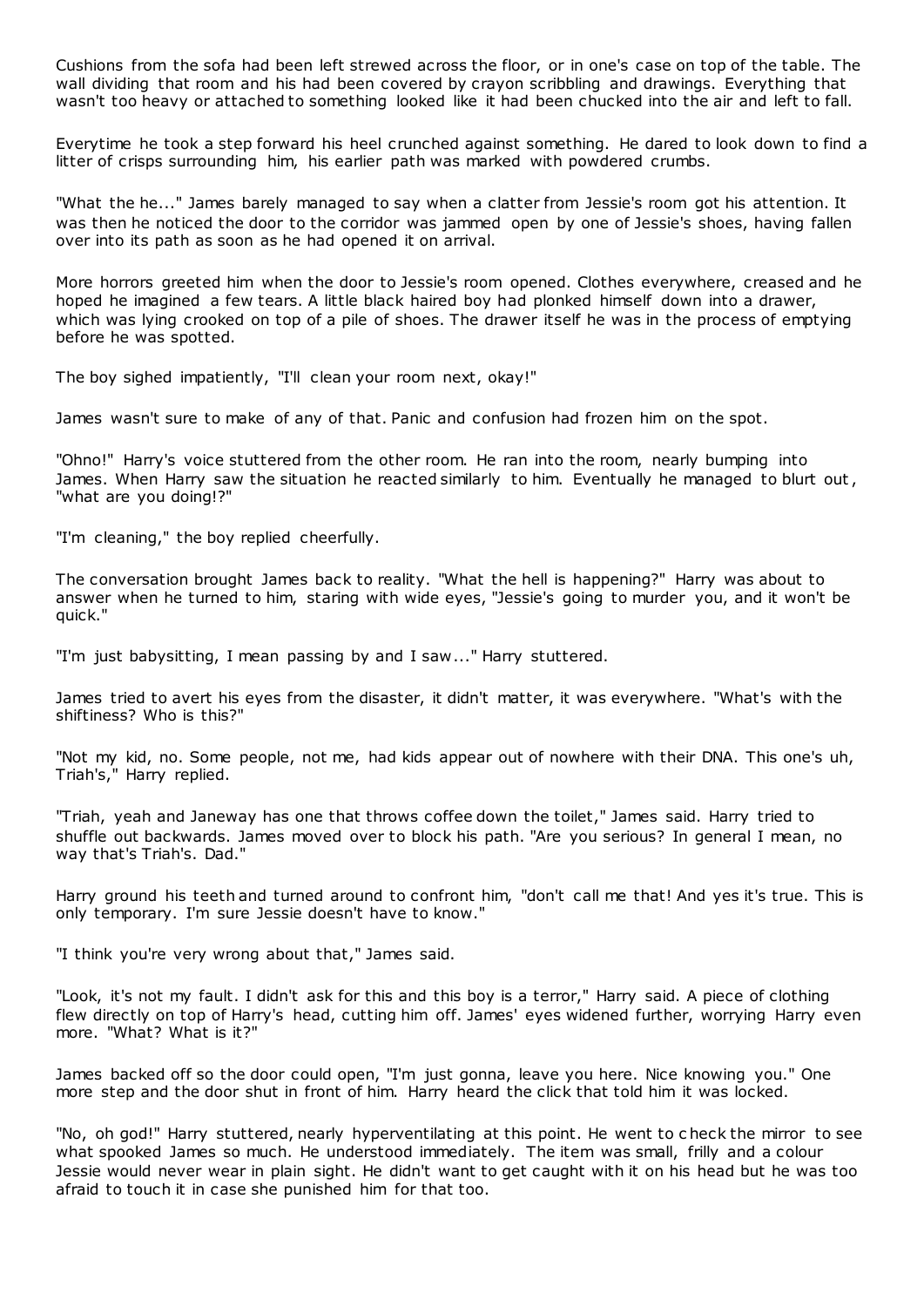"Here's a bigger hat dad!" the kid laughed as he chucked something else from the drawer at him. The next item landed on his shoulder.

Harry didn't dare look, he didn't want to know. He tried the door, expecting a regular push on the panel beside it to open it since he was still inside. Nothing. Panic turned into anger. "You're an evil piece of work, you know that! Let me out and I won't tell Jessie you were in here too!"

James had already escaped. Once Harry realised this he started to look around for somewhere to hide.

Blissfully unaware of all the disasters happening around the ship, Kiara and Naomi were busy playing kadis-kot at a table in the Mess Hall.

Naomi smiled and made her move with a blue piece, then looked at Kiara expec tantly. She stared at the board with a pout, so Naomi thought she had her beat. That was until five minutes later Kiara giggled and moved a red piece into a winning position.

"Kadis kot!" Kiara laughed.

Naomi's mouth dropped. "How did you..." she was interrupted by a PADD being shoved in her face, which flashed at her.

Both girls looked at the source, the girl who had been assigned to Craig taking a seat opposite them.

"What are you doing, weirdo?" Kiara snapped at her.

The girl grinned at her. "She's pretty," was her only answer before tapping on the PADD happily.

Naomi blushed, "huh? You took a picture of me?"

"Daddy uses lists. Boring!" the girl replied with an eye roll.

Naomi and Kiara glanced at one another, none of the wiser. Kiara got up to take the PADD from her, however the grip the girl had on it was ironclad.

"Back off sis, it's mine. Hungry now," the girl grumbled, she hurried off to a nearby table that had people eating their meals.

"Sis?" Naomi asked.

Kiara shrugged, equally confused. "Morgan came out of nowhere too. I don't like this one though."

"Hey!" one of the table member's shouted.

The girl laughed as she returned to the table carrying a plate. She dumped it down on one of the empty seats and started to climb onto another. The plate was snatched back by its owner before she could finish.

"You don't steal people's food, kid. That's very naughty," they grumbled before walking off.

"Jackass," the girl grunted.

Kiara stared at her curiously, "you're my new sister?"

"Well you're not my mummy, that'd be weird," the girl replied huffily.

"Um, what?" Naomi stuttered.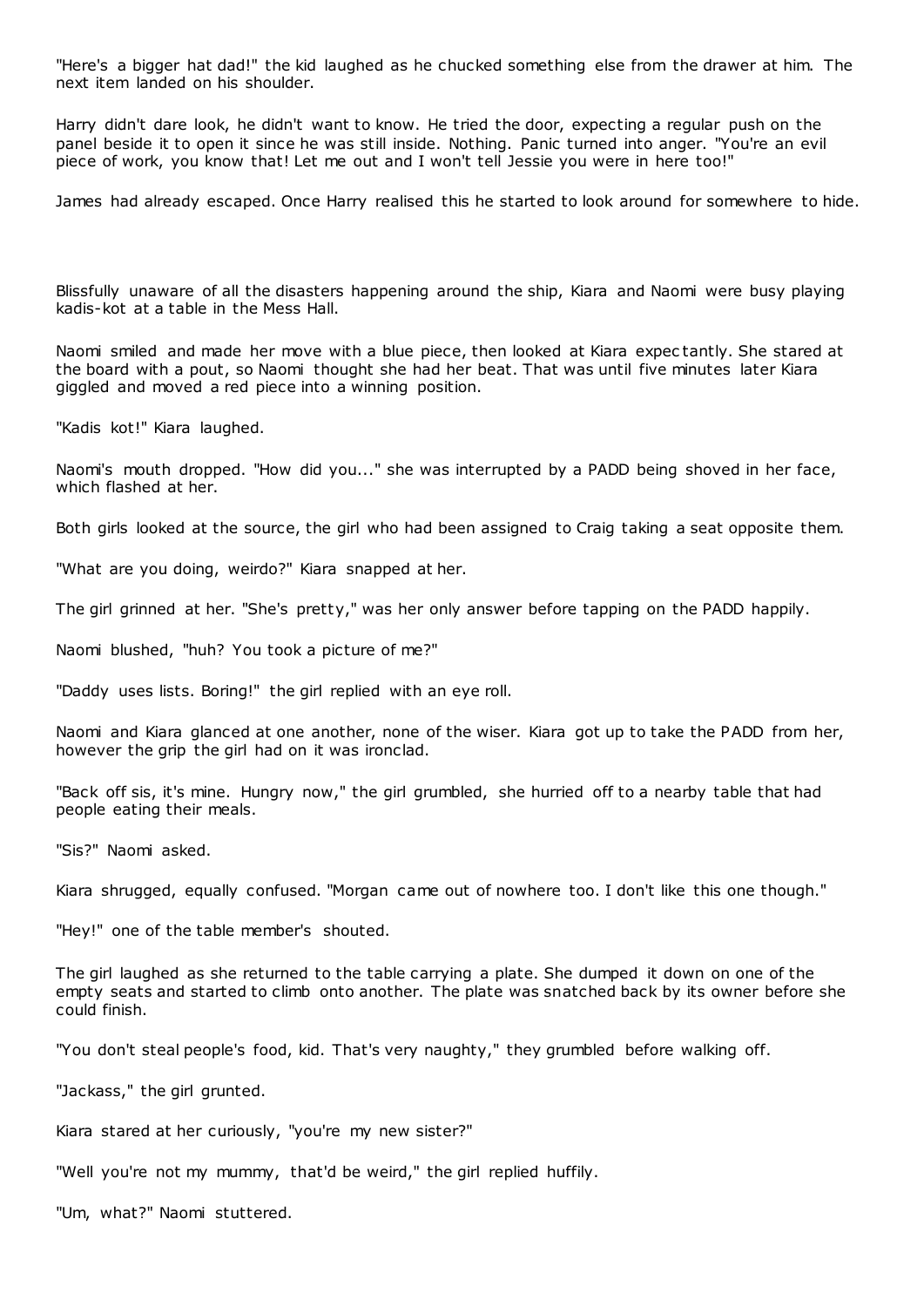The girl sighed impatiently, "fine! Aunt Kiara, happy! Now, gotta go find more grub." She ran off to another table.

"That girl is nothing but trouble," Seven muttered, getting the attention of who was lumbered with working with her.

"If you're mumbling about me, we're going to have a *falling out,*" Jessie said.

Seven raised her eyebrow in slight amusement, "that's a little large headed of you to assume."

Jessie quietly chuckled to herself. "I suppose you are the expert."

"Explain," Seven demanded. As always her wide and patronising eyes were pointing down at her. It bothered Jessie a lot more when she did it since she was already much shorter than the ex-drone, even without the heels. At least she had an excuse not to make eye contact with her, her neck ached for days after the last straining she did.

"You're smarter than us all, you figure it out," Jessie said. "I'm much more interested in finding out who or what our stalk friend is before I need to set traps around my quarters."

Seven's shoulders tightened, a slight scowl appeared on her face. "What stalk?"

Jessie laughed, "yeah, I knew as soon as I said it you wouldn't get it. Look up baby and stalk. After. I'd rather figure this out before I'm volunteered for babysitting."

"Indeed," Seven actually smirked, her eyebrow shot up too. "It is interesting the child was picked for this and not..." Jessie frowned and glanced up at her. "Someone older and experienced."

"Oh my god," Jessie groaned, once more turning away to look ahead. Seven was baffled by her outburst. "Are you so desperate for attention that you're jealous of Morgan's baby drama?"

"Of course not!" Seven barked.

Jessie stared straight ahead without blinking for too long. Her eyes watering wasn't what made her shudder afterwards though. "Ugh, I'm going to need a brain scrub, I ain't sleeping for the next few nights with that image burnt in there."

"What?" Seven said.

Jessie glared at her, "what did I ever do to you... no don't answer that." Her hand flung toward the door, one finger extended. "Get out."

"Excuse me? This is my Astrometrics," Seven grumbled.

"Fine. Tell on me. I'm sure Janeway will take your side," Jessie said, still gesturing her finger. Seven reluctantly did head for the door with a confused expression fixed on her until she could no longer physically do so. As soon as she was gone Jessie shuddered once again. "I promised myself I wouldn't drink again, but... eugh!"

Morgan woke up with a start, she curled her legs up and batted them to check they were kid free.

The Doctor hurried to her side, "breathe in and out deeply, you're okay."

"What was that thing? I didn't dream it, did I?" Morgan asked in between gasps.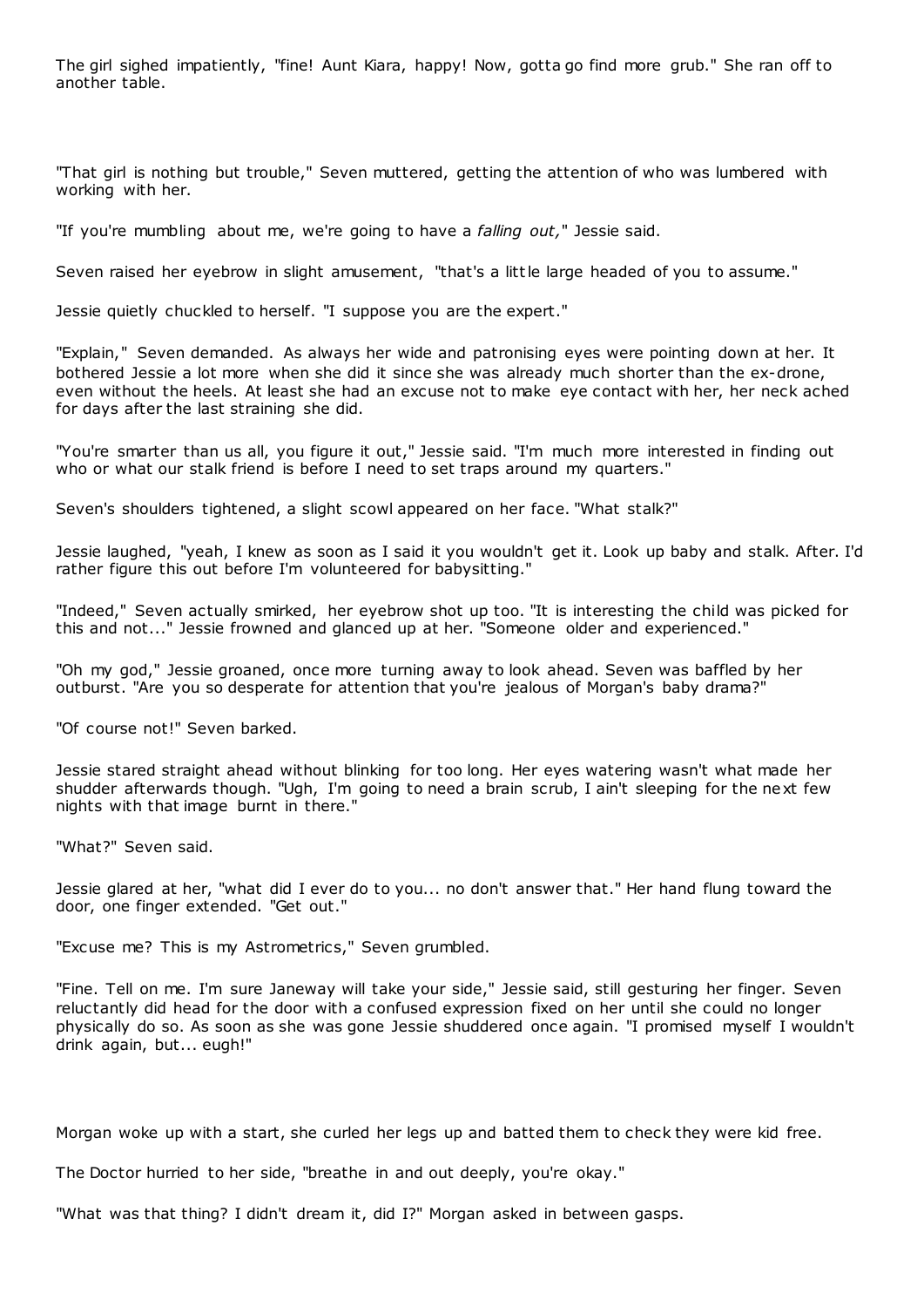"She's not a thing, Morgan. She's your daughter," the Doctor said.

Morgan's eyebrow twitched. "I don't have a god damn daughter!" she roared at him, making her whole face turn red.

"Well..." the Doctor meekly said.

"I'm only sixteen, and eugh, gross at the thought I'd... eugh," Morgan shuddered as she hugged herself.

"I understand you're feeling put out by this but..." the Doctor said. Morgan stared at him blankly, her eyes blinking more often. "The child's innocent in this, it's not her fault. Maybe you should..."

"Oh piss off!" Morgan snapped. "Put out, yeah that's all I am. What I should do is let you prissy idiots figure this out. I'm not going to jump through hoops like everyone seems to have."

Craig peeped his head in, noticed the pair were busy arguing, then tip toed in to go towards the office. It was nowhere near as discreet as he thought, both the Doctor and Morgan turned their heads to watch him.

"How's fatherhood treating you, Craig?" the Doctor asked accusingly.

Craig noticed he had been spotted and so he ran straight back out.

"Oh yeah, real nice. You think this violation thing is funny, do you?" Morgan muttered.

The Doctor's face fell, "of course not. Don't worry, I'm sure we'll find out who is behind this."

#### **Engineering:**

"What should we call him?" Tom asked.

"Mischief," B'Elanna muttered as their kid started crawling across her console. He pressed far too many things. The lights went off for a couple of seconds and they came back on.

Tom picked up the boy. "What about Tommy?"

"Well he does get on my nerves and never leaves me alone, so it fits," B'Elanna said.

"Oh come on," Tom moaned, sitting the child on his lap. "Must you do this in front of our boy?"

B'Elanna rolled her eyes, "he's not really our son, Tom. A few hours ago he didn't exist. This is probably some game to mess with us, maybe even distract us."

"Ooh red button," the boy said as he slammed his hand down on a red panel.

*"Warp core ejection system enabled, please state authorisation code."*

B'Elanna closed her eyes tightly, wishing she'd wake up any minute. "Cancel."

*"Acknowledged."*

Tom laughed nervously, "see, no biggie."

*"Janeway to Engineering. I didn't say you could play around with my warp core!"*

"Oh sorry, it was Tommy," B'Elanna said, pointing a smirk towards Tom. His jaw dropped.

*"Tom huh? Tom report to my ready room."*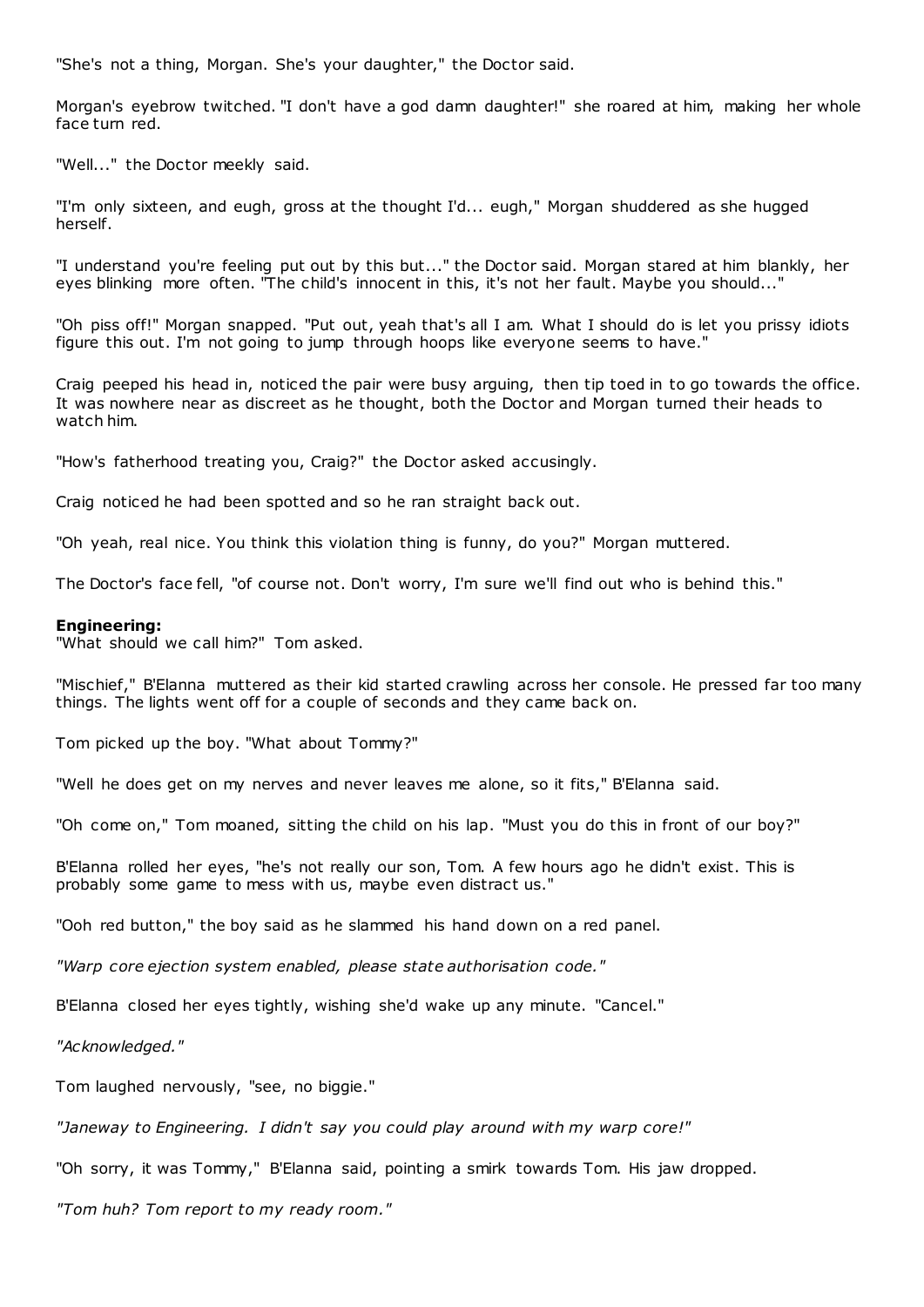"You heard her Tom," B'Elanna snickered.

Tom shook his head slowly, "not cool."

"Neither is naming your kid Tom the Second," B'Elanna said.

"Okay fine. What about..." Tom trailed off into a few hmms. He frowned and mumbled, "distraction. Mess with us. Poof out of nowhere."

B'Elanna exhaled sharply, brow furrowed. "Q."

"Ohno, I'm not doing the running through the alphabet naming thing," Tom groaned. He realised how stupid it was before B'Elanna's stare told him so. "Oh."

## **The Conference Room:**

Most of the senior staff were at the table, including five out of six of the children. The kids however were crawling around on the floor eating chocolate. Brown hand prints were all over the carpet.

"Why are these so called three year olds less mature than my Kiara is?" Kathryn grumbled.

"If Torres is correct, then they're illusions designed to test and or annoy us," the Doctor said.

"Or they never had Janeway as a mum," Tom whispered to B'Elanna. She tried not to smirk.

Kathryn still heard it though. "I hope you realise you're licking this mess up after the meeting's over," she snarled while pointing at the chocolate stains.

Tom laughed nervously, "proving my point."

"It's interesting though, all of the children's more destructive traits have been carefully plucked from their *parents'* own personality. Tom's bites and always wants attention," the Doctor said.

"Triah's was the complete opposite. She said hers trashed her quarters," Craig pointed out.

Chakotay nodded, "so if there isn't anything destructive enough from a parent, they flip a good trait upside down."

"I don't always want attention," Tom muttered huffily. Most of the room sniggered quietly, even Seven.

The doors opened. Harry walked through them slowly, his eyes still wide were pointing straight ahead, unblinking. His skin clammy and pale. He kept walking until he bumped into a chair. Without looking he went to sit into it.

"No," Seven said from it.

Harry didn't react, he kept going until the next seat which was fortunately for him empty.

"Gosh Harry, fatherhood isn't treating you well," Tom commented. "What happened to you?"

"I... I don't want to talk about it," Harry said shakily, his voice caught in his throat.

"Okay, well we've narrowed down our list of suspects down to one; Q. However it does seem immature even for him," Chakotay explained.

A flash beside him didn't surprise anyone, it did cue some eye rolls. The person in that seat though wasn't impressed when they were made to stand in the far corner.

"I'm not sure whether to take that as a compliment or a compliment," Q said as he draped his feet onto the table.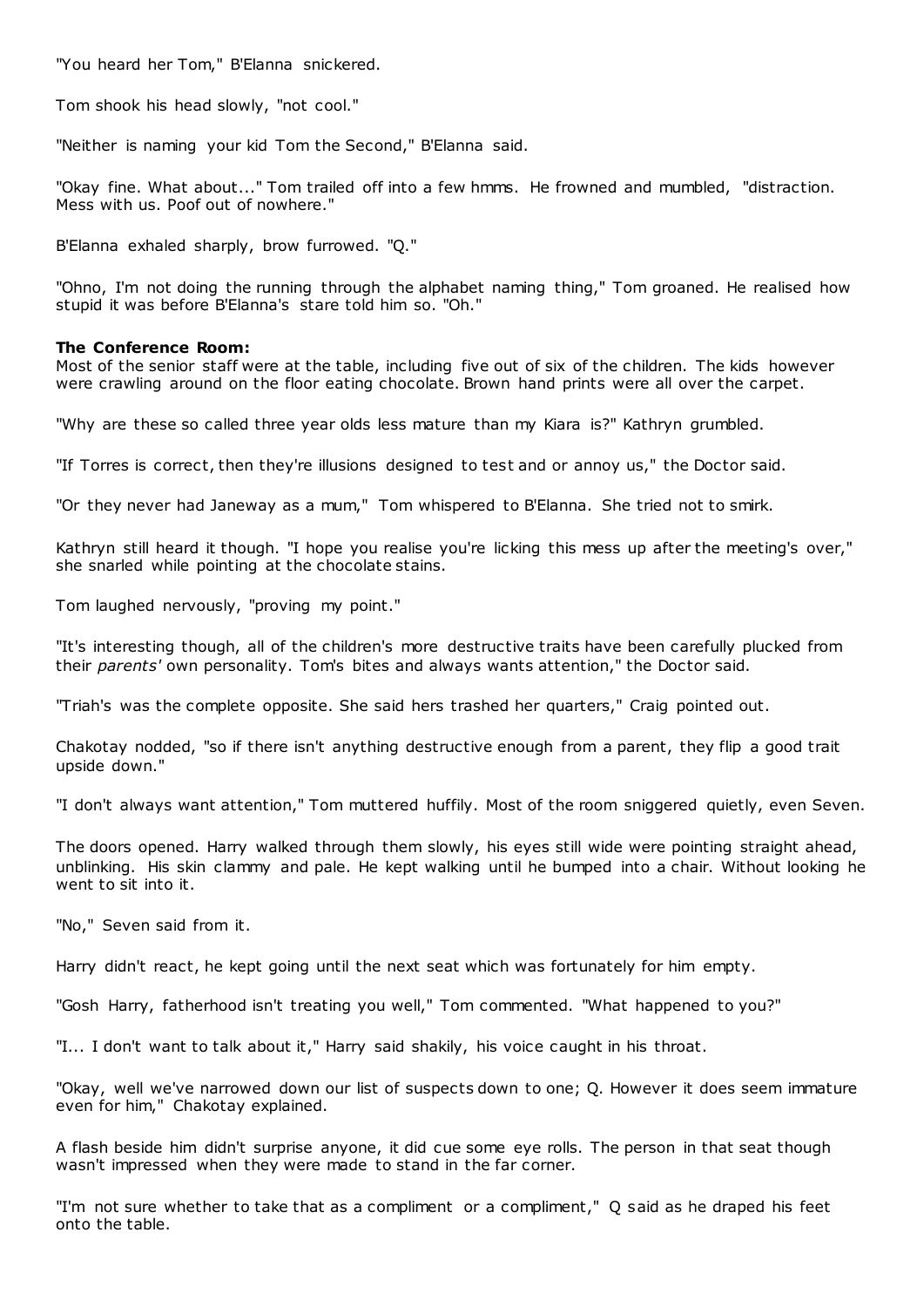Kathryn briefly massaged her forehead to prepare herself. "Q, can you cut the pantomime act and take your son's playmates somewhere else?"

"Kathy!" Q faked gasped with offense, then straightened up to sit properly. "We've been through so much together and not even a hello. It's a good thing I find you oh so charming."

"Hey, are you responsible for this?" Tom asked, stepping out of his corner. Q pointed over his shoulder at him, he ended up walking back into the corner literally. "Why?" his muffled response was.

"You see, antics like that and you'd get all the hello's you want," Kathryn sniggered.

Q chuckled as well, "oh Kathy stop, you make me blush."

B'Elanna rolled her eyes, "enough of this. What exactly are you trying to do here?"

"Hmm, down to business I suppose," Q sighed melodramatically. "Well Kathy, you're right but also wrong."

"What?" Neelix questioned.

Q folded his arms across the table, putting on a serious face that was clearly not legit. "My son and I, had an eency teeny falling out."

"You had a falling out with a toddler?" Chakotay asked in deadpan.

"Oh hardly. Children are annoying, little attention seekers," Q groaned. Tom tried to move, Q made a point to put him back again. "I don't have the patience for that nonsense. No, Junior is... what do you call them, a teenager?"

The Doctor was more than a little bemused by this. "And teenagers aren't annoying attention seekers?"

Q passed him a cheeky smile, "yes but the difference is they leave you alone when they're doing it."

Morgan rushed in looking a little frazzled. "Sorry I'm late." Everyone was confused since Craig had already brought their so called daughter with him. She went to sit down but there were no chairs left.

"This is a senior officer's meeting," Kathryn said.

"Oh. Then can I have some rations?" Morgan said with a smile. Kathryn groaned, Chakotay laughed, fully expecting that.

"For the most part," Q sniggered.

Morgan noticed him then and scowled, "who are you?"

"You don't recognise me darling? Surely you must remember my last visit, when you were two years old," Q said.

"Eeew, if you wanted a punch or two, you only had to ask," Morgan grumbled. She stomped off as soon as Kathryn finished tapping on her PADD, making hers bleep.

Q laughed quietly, "she's spirited isn't she? What did you decide to call her anyway?"

Kathryn's eyes narrowed, they were starting to smoke a little. "The children Q."

"Ah yes," Q leaned back in the chair. "Junior and I had a little spat."

"So your son had a teenaged tantrum and even though he only came here once, decided to pop back and annoy us?" B'Elanna questioned.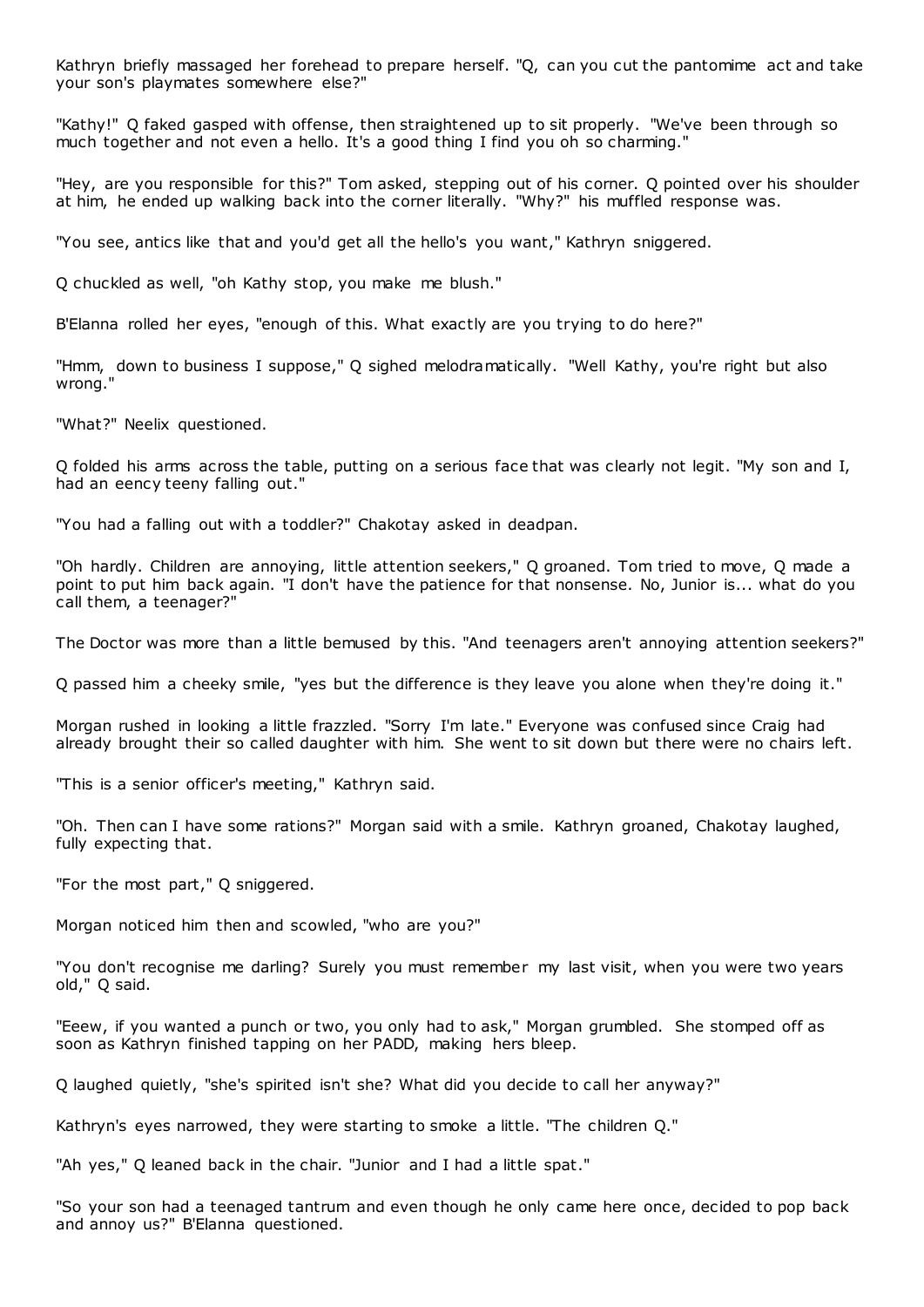"Yes, and here's the kicker," Q said with a glint in his eye.

Harry jumped a few feet into the air and started to glance around frantically. "I didn't touch them, he threw them there. I didn't look either, what knickers? I don't even know what that means. It's not my fault!"

"Oookay?" Chakotay muttered.

Even Q was baffled by this. He shrugged it off, "Junior doesn't have any friends, not surprising."

"Because there aren't any other Q children?" Neelix asked.

"No, he's very annoying," Q replied brazenly, throwing most of the room off. "But you are right about the no other children part."

"Like father like son, I suppose," Tom grumbled from his corner.

Q seemingly chose to ignore that as nothing happened. "Apparently he conjured up some friends, but quickly grew tired of them. It lasted a lot longer than his asteroid juggling phase, at least." Most of the room's eyes widened.

"Wait. The apparently so annoying teenager made his own friends that annoyed even him?" B'Elanna stuttered. Q nodded in her direction. "So why are they here?"

"And a lot younger than a teenager," Chakotay reminded everyone.

"Well like any child, he thought my *advice* of throwing away the toys he didn't like was too *Human lover* of me," Q said a little bitterly. A few frowns littered the room. "Whined incessantly that I didn't really want him, but a half Human freak instead. I said and? Then..."

Most of the room was horrified by this point, Kathryn more so.

"You don't say that," B'Elanna scolded him.

Q looked a little bored when he stared back at her. "Oh spare me the Human lying to spare feelings prattle. Q's are all about honesty."

"Why did you have a kid since you clearly don't like them?" Craig asked.

Q thought about it, "you know I don't recall anymore, it's been a very long time."

"Q civil war, and four years ago is like seconds to you, you ninny," Kathryn muttered.

"Oh Kath, it's not too late, you know," Q purred.

"Yes it is," Kathryn said without missing a beat.

Chakotay shook his head, hoping it would hide the smirk he was trying to get rid of. "So are you suggesting your son threw away his toys, de-aged them I assume, by giving them to us to spite you? Or punish us for your um, loving of Humans?"

"Hey!" Q pointed at him, narrowing his eyes. "You throw that word around all too much and it loses its meaning."

"He asked a good question," Kathryn said.

Q sighed and nodded, "sure whatever. He must've thought you'd accept babies and not teens, because you're easily suaded by the cute factor."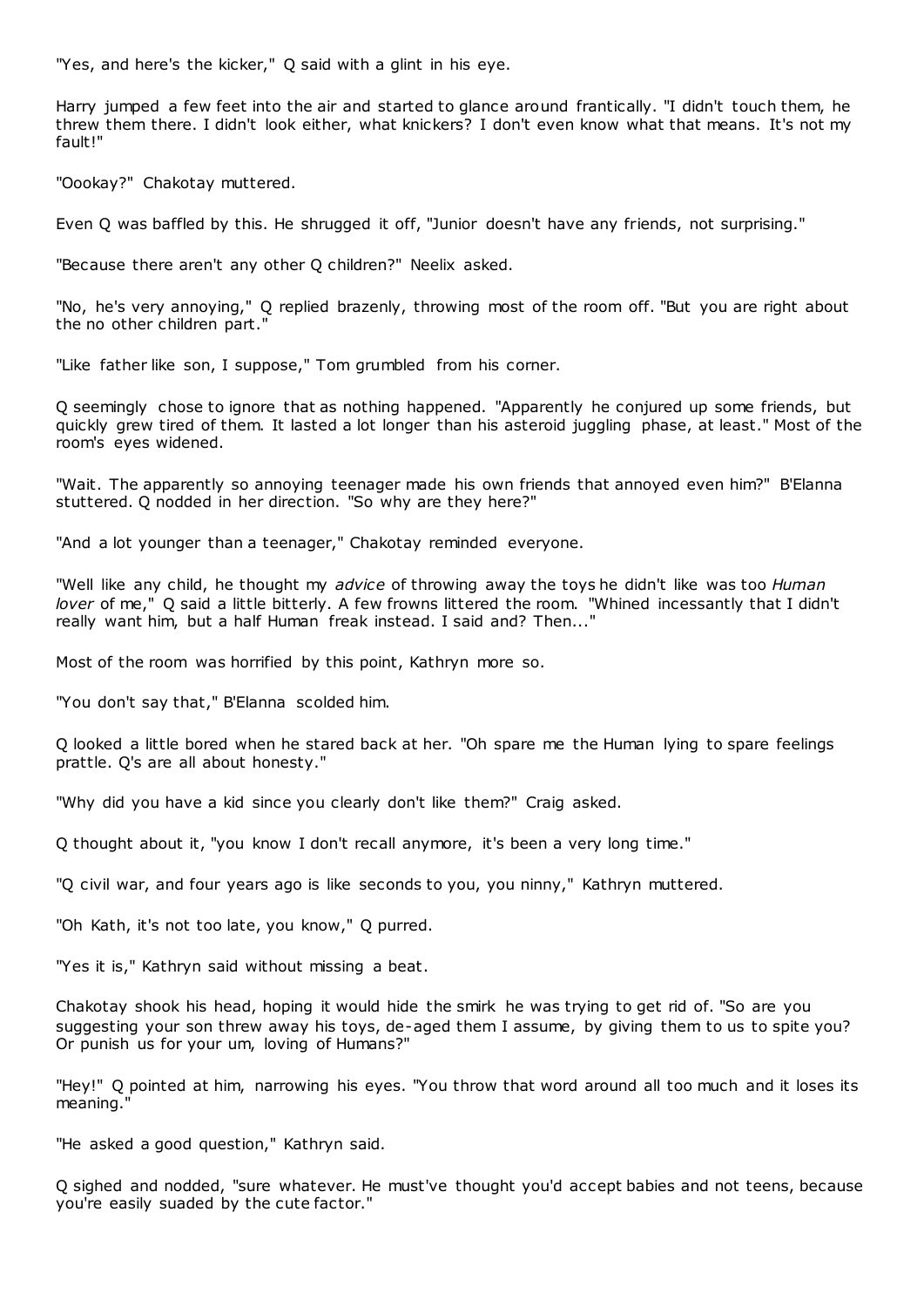"Speak for yourself," B'Elanna muttered, her eyes had drifted to her *son* ripping up the carpet.

Kathryn spotted it too, she saw red. Everyone else made sure to see the nearest door. The only people left after the prompt evacuation were her, Q, Harry and the kids.

"That was spectacular. I knew there was a reason I liked this place more than the Enterprise," Q sniggered.

Kathryn grabbed him by the scruff of his uniform to pull him to his feet. "Brats. Gone. Now!"

Q smiled despite his situation, "you know, if I wasn't such a gentleman I'd..."

Kathryn pushed him away so harshly he ended up stumbling back into his seat. "Why are you stalling? This should be easy for you."

"Doing so won't bring my son out of hiding. He's pretty good, just like his father," Q smiled proudly.

"Then what will?" Kathryn asked impatiently. Her eyebrows twitched at the sound of carpet tearing.

"Trust me, he's doing this to get a reaction. Ignore everything and he'll get bored," Q answered.

Kathryn tried to do as he said, despite the noise coming from nearby. All hope of ignoring them went out the window when she saw the Morgan and Craig kid chugging her entire jug of coffee.

On the way back to Engineering, B'Elanna kept passing people running in the opposite direction. After ten or so she made a mental note to stop one of them to find out what was happening.

Another few passed her by, she barely had the time to put an arm out to stop one.

"Naked," he whimpered and continued running like his life depended on it.

"What?" B'Elanna said before shrugging it off and continuing. By the time she reached the doors to Engineering she could hear continuous thumping of music coming from it. She picked up the pace and stormed inside to smack whoever was responsible.

The doors opened before she even reached them, some women she hadn't seen before dressed in very little ran out, whimpering something about quitting and being too much.

"Okay," B'Elanna said as she stepped inside, only to find Engineering had been turned into a rave party with stripper poles. One of them was occupied by the only person there who had gotten far too into the spirit of things.

B'Elanna had no choice to run to the nearest bathroom and give up the last few meals.

## **Astrometrics:**

Kathryn walked in with Q on her tail, ready to ask for a report. Only instead her face froze in an opened mouth grimace of disgust. It took her a few minutes to finally vocalise it, "Jesus Christ Seven, this is not your quarters."

Seven glanced over her shoulder. "I am attempting to not react as you instructed."

Snickering from behind the other side of the station caught Kathryn and Q's attention. Q sighed and shook his head, "oh Junior. Do we need a repeat of the birds and the bees talk?"

A teenaged boy jumped up from behind the console, looking annoyed. "Dad, I'm too old for those stupid horror stories."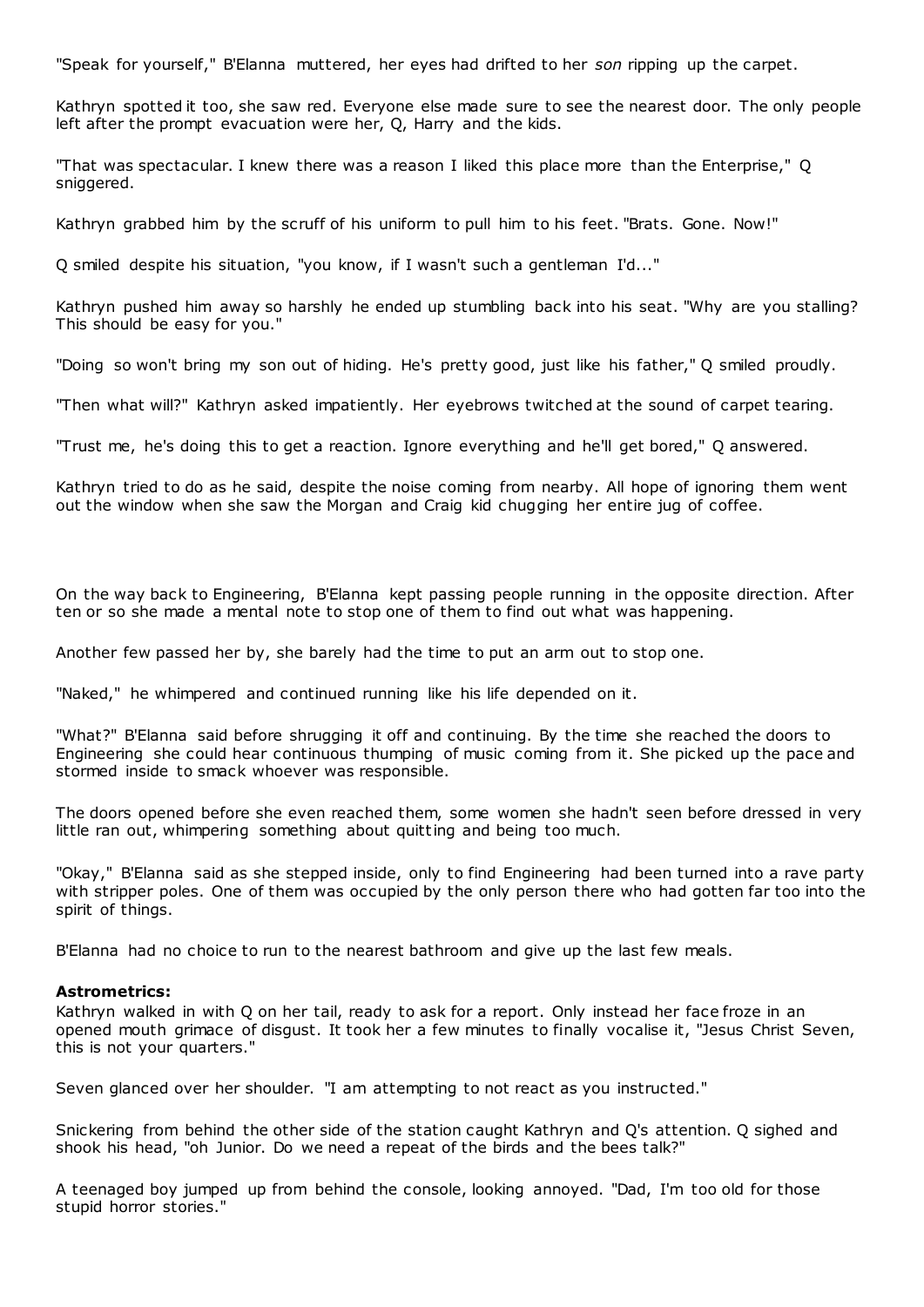"And yet..." Q said, pointing at Seven.

"Pfft yeah right," the boy scoffed. "I'm not the weirdos that make her walk around naked."

Kathryn flinched, "oh believe me, if it were up to me, those catsuits would've been kindling for Neelix's stove years ago."

Seven swung around, unfortunately that had the side effect of her new frilly pink dress fluttering in the breeze. "My body suits are functional. Why do you keep making fun of me for it?"

The doors opened again. Jessie walked around the two new arrivals. When she saw Seven in her new getup, she turned around and walked straight back out. She bumped into B'Elanna before the doors closed, "don't. Just dont," she warned.

"Oh believe me, I've seen plenty of horrors today," B'Elanna said, her face extremely pale and sweaty.

"Don't say I didn't warn you," Jessie muttered and hurried off.

B'Elanna's face didn't know what to do with itself after she laid eyes on Seven's extremely frilly and gigantic dress. She felt sick but wanted to laugh at the same time.

"What is this, is there a queue outside with a sign at the door saying The Freak Show?" Kathryn snapped.

B'Elanna didn't reply to her, she spotted the other Q. She marched over to him instead. "Alright, you've had your fun. Turning my Engineering into a strip club is one thing, but what kind of sicko makes Neelix naked, on purpose!"

Most of the room fell ill at the image. "I didn't!" Q Junior protested. "He did that on his own. It's why I came here."

B'Elanna was put off for a moment, she shook her head eventually. "Fine, I can believe that. I suppose you probably weren't responsible for the soup in the kitchen climbing out of the pot and attacking Tom either."

Q Junior snickered, "actually..." B'Elanna's deathglare wiped the smirk from his face, he looked down at his feet in shame. "It was already alive," he whimpered.

"Right, and the children? Your beef with your dad is because you think he doesn't want you. So you force the six kids you spirited up onto people who didn't ask for them, essentially making them unwanted like you think you are, for what? A giggle?" B'Elanna snapped.

Q Junior shuffled his feet, he didn't dare look at her. "Yes ma'am. I'm sorry. I'll fix it."

"And?" B'Elanna harshly said.

"I'll apologise to the other parents," Q Junior said.

"And?" B'Elanna repeated.

"I'll keep Seven in her dress," Q Junior said in a meek voice.

Seven put her hands on her hips and huffed, "what?"

"Good, now get out of my sight!" B'Elanna growled.

Q Junior didn't disappear, he walked off slow with his head down, at least until he got t o his dad. "Humans are mean." Only then he disappeared in a flash.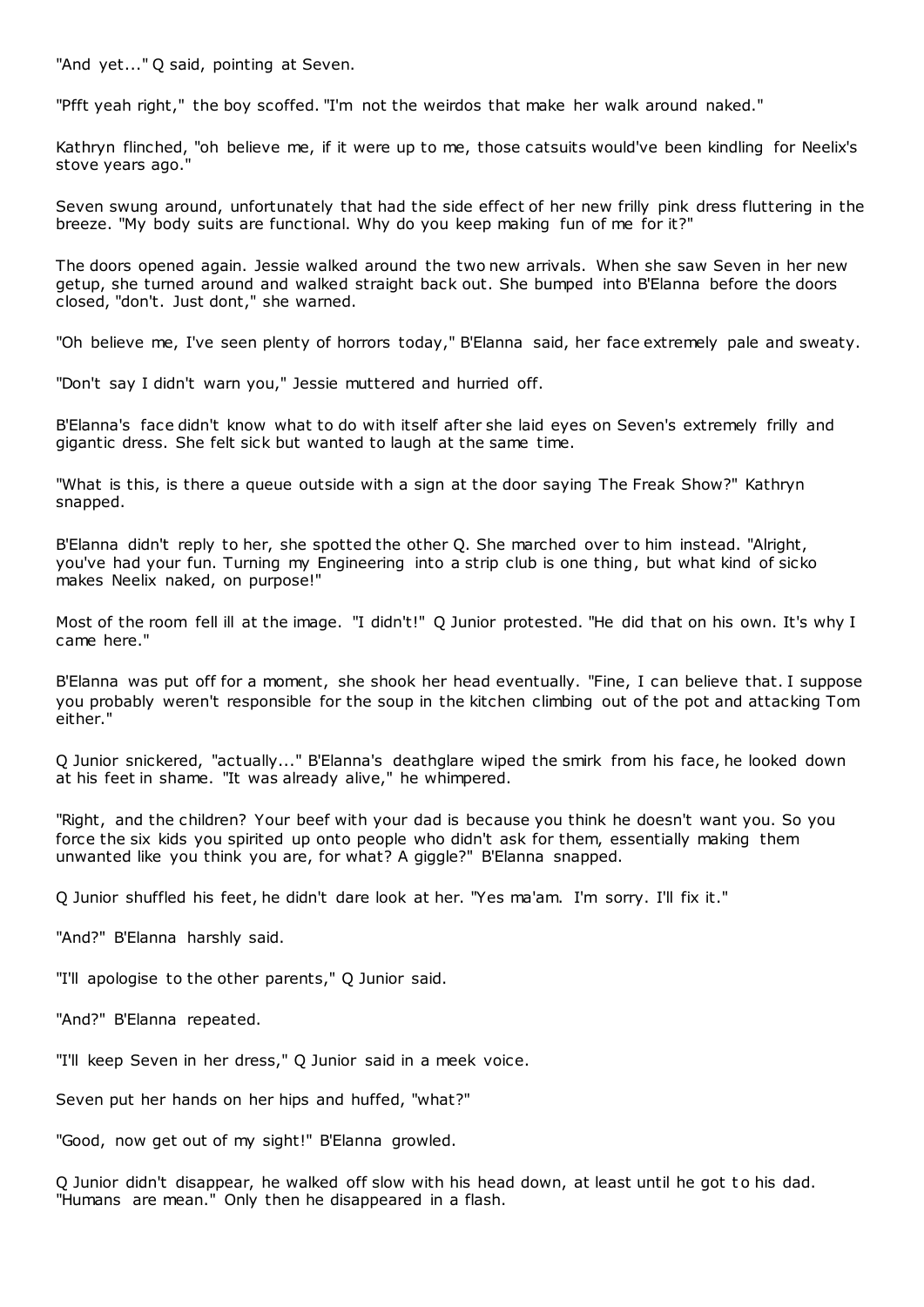"Wow," Kathryn laughed, a proud smile on her face. "You stole my thunder, but that was so good, I can't be mad at you for it."

B'Elanna smirked darkly at her, "I learned from the best."

"Hmm yes, that's probably the first time he's ever been mothered. That'll teach him," Q snickered.

"Mothered?" B'Elanna said sharply. Q ended up with a fist in his face.

### **The Mess Hall:**

"And then, just when I think *this is it Tom, you're a gonna*, I push back into the wall. It's stunned, its grip slips!" Tom gestured with his arms.

Harry barely responded, he still was staring straight ahead.

"It's down right, then poof, it flashed away. So I won that fight," Tom gloated, then sipped on his coffee.

"Hmm," was all he got in response.

Tom took that as acknowledgement of his badassery and smiled for a minute. Only then he put his concerned mask on. "What happened to you, buddy? It can't be as bad as Neelix's Leola Broth coming to life as a slop monster."

Harry finally looked at him, but he still looked like a lost puppy. "Wha?" Someone walked by their table, he flinched so hard the drink in his hand completely spilled all over the table.

Tom didn't notice, the person had gotten his full attention. "Hey Jess, big phew on the no kids, huh?" Jessie kept going as if she didn't even hear him. He let out a big sigh of disappointment while he turned back to his friend. He was more than shocked to find that he was no longer there, he was bolting for the nearest door. "Huh, weird."

Harry ran around B'Elanna as she was on the way in. The panicked stare on his face put her off for a moment, "what now?" She shrugged it off and went to join a similarly confused Tom. "What's wrong with Harry?"

Tom shrugged, "beats me. It's not like Jessie was being her usual sunny self or anything. I don't think she even saw us."

B'Elanna raised her eyebrow as he looked over to the table where Jessie was sitting. "You really don't get it, do you?"

"What?" Tom said, turning back to her. "She's not pissed at me. I'm black eye-less, my nose is intact. You overreacted. Just a bit of harmless banter."

"Hmm. Do you remember when you took me to the Klingon Day of the Dead ritual on our anniversary?" B'Elanna asked.

A cold shudder took over Tom, leaving him cuddling himself to warm up. "Oh boy. You didn't talk to me for weeks." B'Elanna nodded, hoping he'd get the hint. "I didn't know it was a dead ritual, easy mist..."

"No," B'Elanna butted in and groaned. "That wasn't what I was mad at. You know how in the early days we clashed because you kept forcing me to explore my heritage. Our first date? I honestly thought you had learned to respect my wishes but no."

"Oh gee. I get it," Tom said meekly. "I dunno why you'd bring that up now after two years."

B'Elanna rolled her eyes, groaning once more in frustration. "I can't believe the father of my child's such a clueless idiot. Jessie's giving you the cold shoulder. You went too far, you thickhead."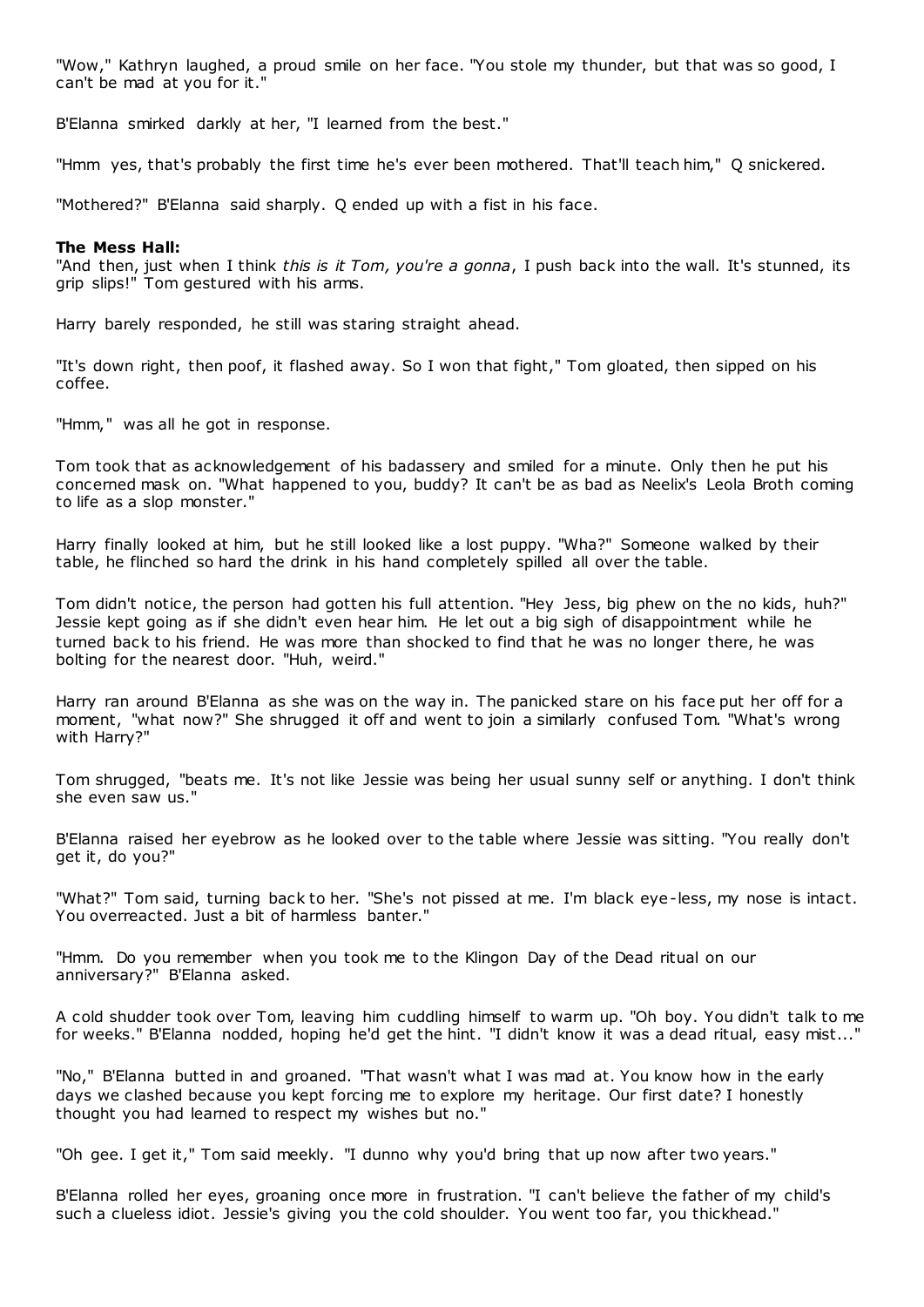"Oh, did I? I didn't peg Jessie to be a broody type," Tom was still puzzled. He still managed to look even more so. "That kid's gone, why are you still talking about him?"

"I'm not," B'Elanna said plainly, raising an eyebrow.

Tom's face brightened up, "oh my god, really?" B'Elanna nodded, far less enthusiastically than he was looking. "That's great, awesome." He rushed forward to give her a hug.

"Mmmhmm, great," B'Elanna mumbled into his shoulder.

The commotion had gotten a few tables attention, including Jessie's busy one.

"Woah, sounds like they've got a kid for real," Triah said, turning back to the others.

"Yeah and I don't," Morgan said happily.

"Okay, who's next?" Craig asked. Everyone looked at Jessie and James.

Fortunately for them Jessie wasn't really listening. James though wasn't amused, "what?"

Morgan giggled, "well it's not going to be Triah, is it?"

Triah pulled a face, "god no. Took me two hours just to clean the shower."

Craig gave his sister a head shake and tut, "no you didn't, you used mine."

"After cleaning it for two hours!" Triah snapped back at him, making him chuckle.

"It wasn't..." James groaned, he quickly thought of a better way to voice what he was thinking. "You looked at both of us though, as in together."

"You're imagining things, projector," Morgan said, winking briefly.

Craig spotted it and his smiles faded away. "Yeah, I was looking at only Jessie, myself."

"I bet you were," Triah scowled at him.

"That's not what I meant," Craig huffed.

Jessie frowned and glanced at everyone. "Did I miss something?" Most of the table shook their heads. She let out a sigh, "yeah right. I'm going to the Holodeck for another clothes shop because *someone* ruined everything."

"I heard," Triah said sympathetically, "can't you recycle them in the replicator, replace it with the same stuff? Why the Holodeck, wouldn't it disappear when you walked out?"

Morgan shook her head at her, mouthing no over and over. Triah blinked, unsure what to make of it.

Jessie brightened up, "I'll show you. It's great. You try everything on in the shops, then tell the computer to send it to the replicator database. I use the big one in the Cargo Bay, does it on a mass."

"Huh, that is a good idea," Triah said, despite Morgan's continued silent pleas.

She gave up and flopped over the table. James smirked at her, "let me guess. *You can go to buffets and stuff, it'll be fun. Maybe weapon shops too*."

Morgan whined into her arms, "there was so many bags. I couldn't see where I was going."

James nodded sympathetically, "yeah, there's always a catch at the end. The same one."